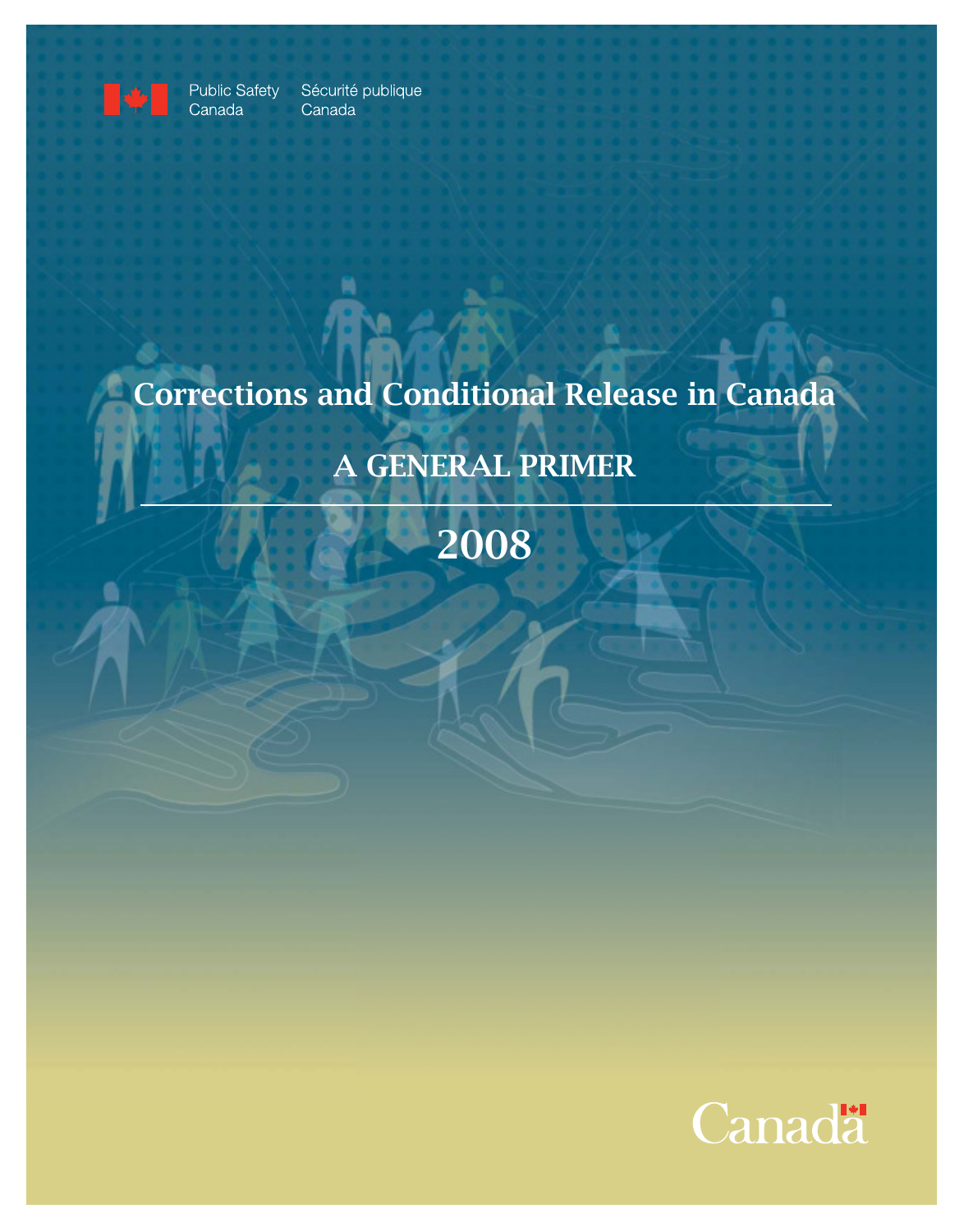Effective Corrections

 $1 - 1$ 

Her Majesty the Queen in Right of Canada, 2008

Cat No.: PS4-64/2008E-PDF ISBN No.: 978-1-100-10868-1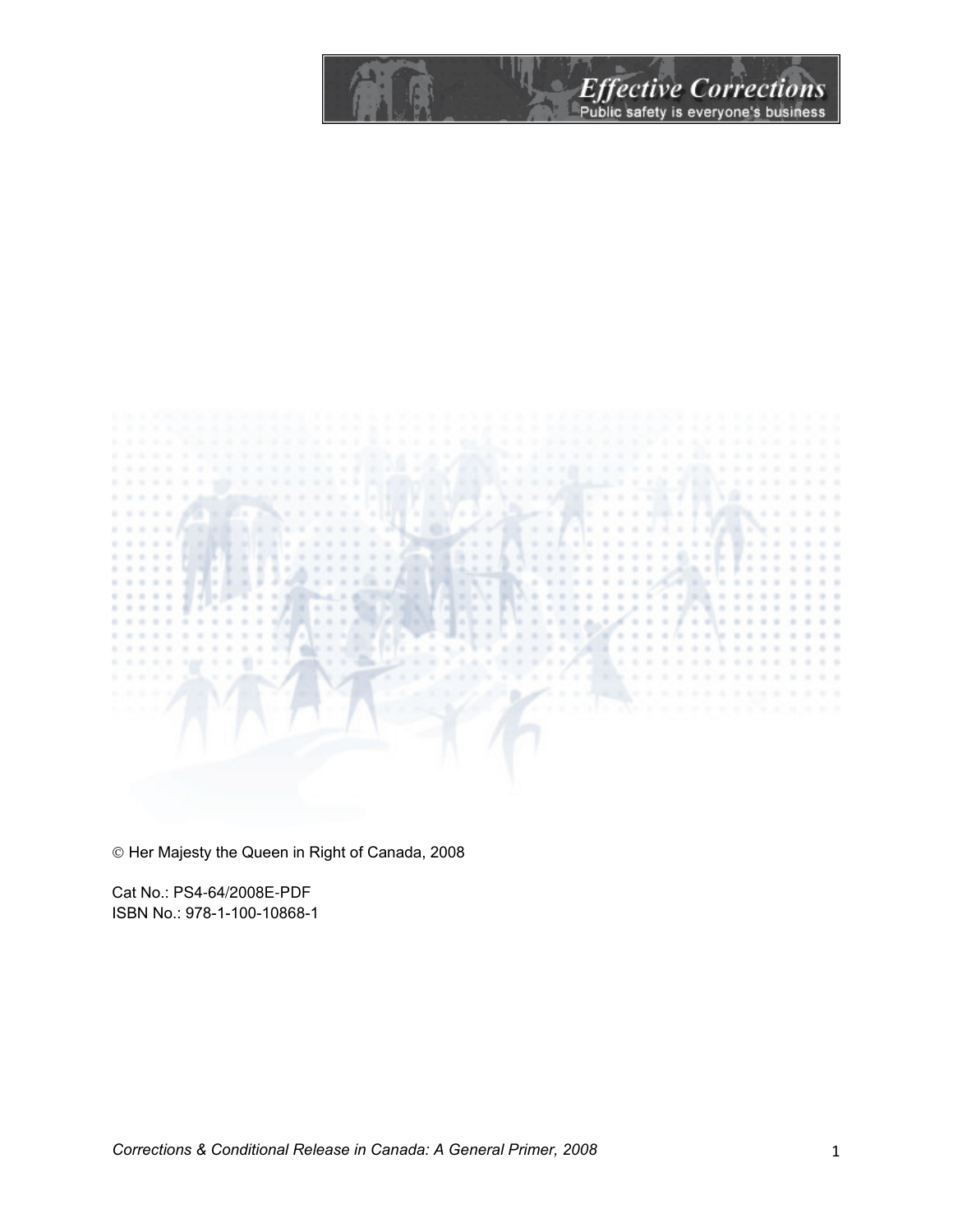

# **I. Roles & Responsibilities in Federal Corrections**

There are essentially 4 main government agencies involved in federal corrections:

- 1. Public Safety Canada (PS)
- 2. Correctional Service of Canada (CSC)
- 3. National Parole Board (NPB)
- 4. Correctional Investigator (CI)

Public Safety Canada (PS) ("the Department") provides advice and support to the Minister in a public policy leadership role in corrections and criminal justice, in the direction of the Correctional Service of Canada, and in accountability to Parliament for the National Parole Board. It is headed by a Deputy Minister of Public Safety Canada who is appointed by the Prime Minister. The Deputy Minister is frequently called upon to coordinate activities among the other agencies.

The Correctional Service of Canada, headed by the Commissioner who is appointed by the Prime Minister, is responsible for managing penitentiaries which house federal adult offenders serving sentences of two years and more. CSC is also responsible for the delivery of programs, the preparation of cases and making recommendations to the National Parole Board for parole consideration. CSC staff carries out the actual supervision of offenders while they are in the community.

With a budget of \$1.8 billion, CSC operates across Canada with institutions in each region of the country and parole offices in most major communities. As of March 31, 2007, CSC had 13,171 inmates in institutions plus an additional 6,926 offenders in the community under supervision.

The National Parole Board is a quasi-judicial body responsible for independent parole release, suspension and revocation decisions, as well as detention when warranted. In making its decisions, it will impose appropriate conditions for release, bearing in mind public safety considerations. The NPB determines release conditions for those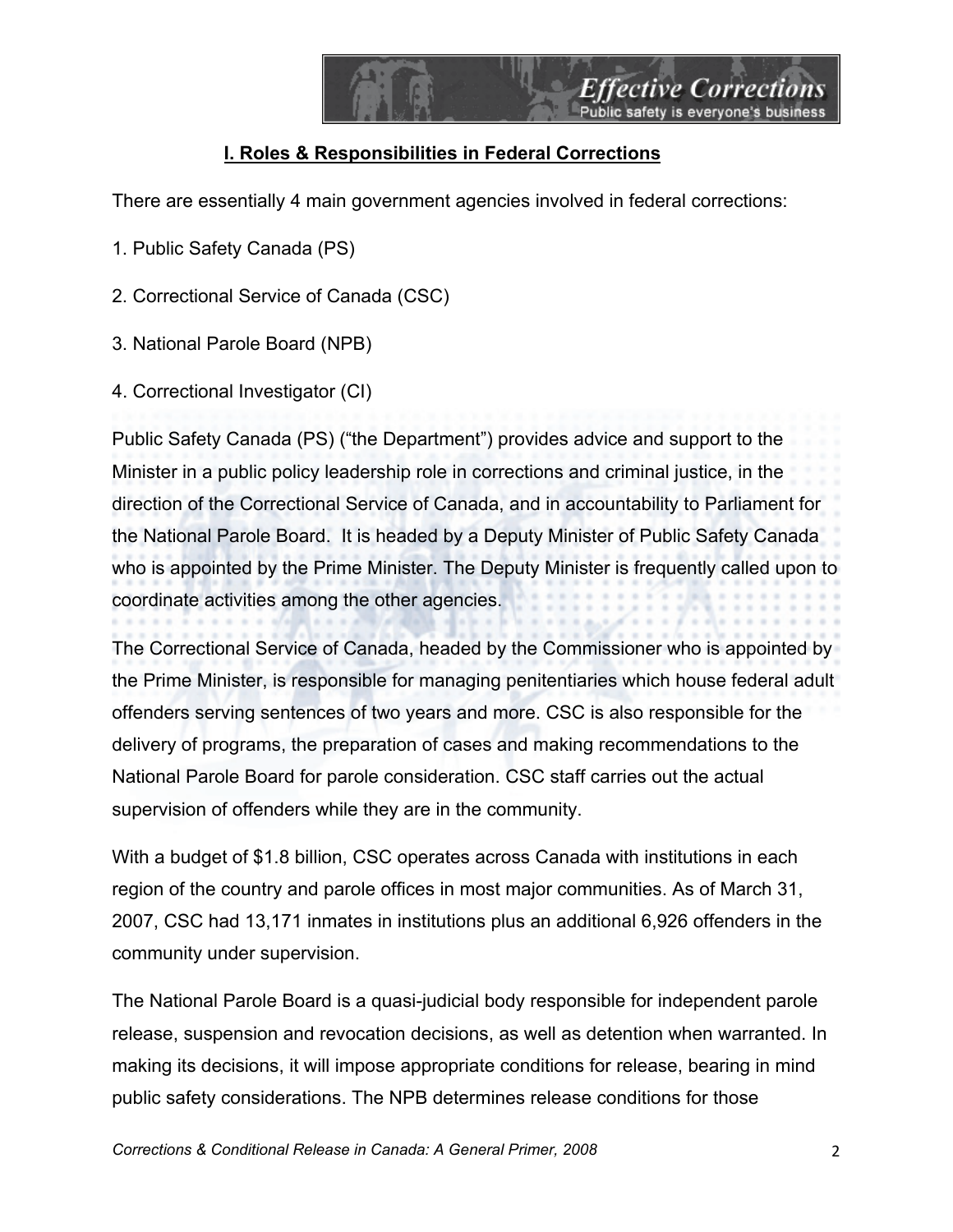

offenders subject to Long Term Supervision Orders. It is also responsible for the Canadian pardons program. It is led by the Chairperson, appointed by Prime Minister, who is responsible for the management of all matters related to the National Parole Board. Its other members are selected by the Government based upon their professional qualifications and merit.

As an independent administrative tribunal, the NPB is established and guided by the *Corrections and Conditional Release Act* (CCRA) and the *Criminal Records Act*.

The Correctional Investigator, appointed by Prime Minister as well, is responsible for an office of about 25 employees who investigates offender complaints concerning CSC either within institutions or in the community. While they may review recommendations made to the NPB, they have no jurisdiction on matters that are the exclusive authority of the NPB, including decisions on conditional release.

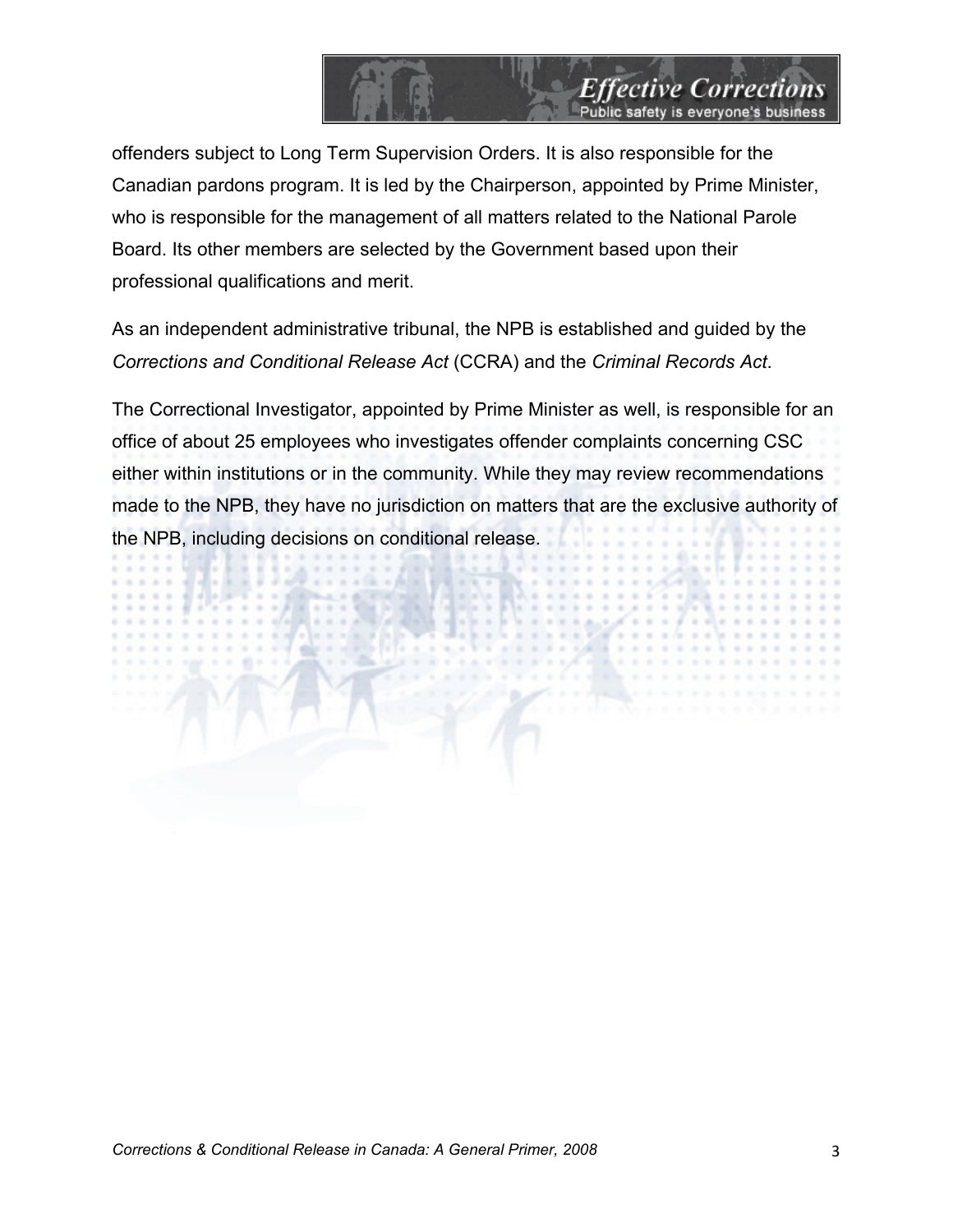# **II. Correctional Service of Canada - Rehabilitation Programs**

The Correctional Service of Canada (CSC) has developed a range of programs to assist offenders in returning to the community and living crime-free lives. As a result, substance abuse, violence prevention and other programs are prescribed for a large portion of CSC's offenders.

# **Substance Abuse Programs**

Almost 80% of federal offenders have histories of alcohol and drug abuse. CSC provides a comprehensive range of substance abuse programs designed to meet the needs of offenders:

- Internationally accredited high, moderate and low intensity programs (National
	- Substance Abuse Programs) as part of a programming model that includes a
	- pre-release booster component and continuous intake maintenance in the
	- institution and the community;
- The Women Offender Substance Abuse Program to address the specialised
- treatment needs of women offenders;
- An Aboriginal Offender Substance Abuse Program to address the needs of male, Aboriginal offenders.

# **Violence Prevention Program**

About 70% of offenders are serving sentences for a violent offence. The Violence Prevention Program is an intensive cognitive-behavioural reintegration program for incarcerated federal offenders. It is based upon current theory and research, and delivered by a mental health professional and a program officer.

# **Family Violence Programs**

A number of offenders arrive in penitentiary with histories of violence carried out against their partners or children. In order to address these dangerous tendencies, CSC offers two levels of *family violence rehabilitation programs:*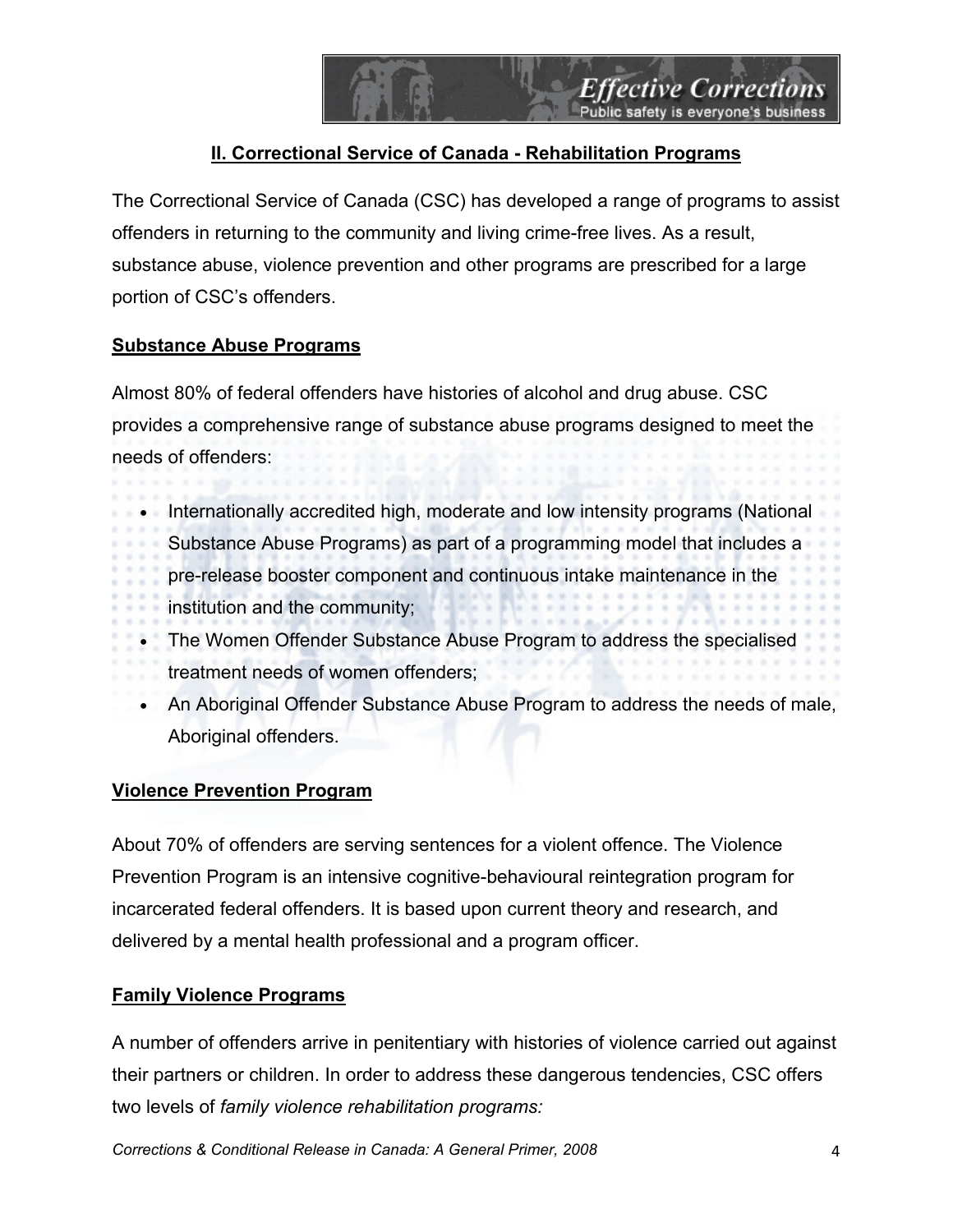- High Intensity Family Violence Prevention Program (HIFVPP)
- Moderate Intensity Family Violence Prevention Program (MIFVPP).

Offenders are referred to the programs based on their level of risk and demonstrated pattern of violence. The programs are based on a social learning model that sees violence against women as a learned pattern of behaviour that can be modified.

*Effective Corrections*<br>Public safety is everyone's business

The programs teach participants to understand the dynamics of their abusive relationships. It then teaches them cognitive-behavioural techniques that will allow them to identify their abusive behaviours and replace them with alternative skills and behaviours. In this fashion, it helps them to form positive non-abusive relationships. The programs are multi-faceted and rely on several different treatment approaches, including education, skills training, relapse prevention instruction, and individual counselling. Both programs were accredited by an international panel of corrections experts in March 2001.

# **Living Skills Programs**

Living skills programs contain a number of specific programs that assist offenders with their thinking about choices in behaviour and appropriate attitudes to criminal behaviour. They include the following specific programs:

- Reasoning and Rehabilitation
- Cognitive Skills Maintenance Program
- Anger and Emotions Management Program
- Anger and Emotions Management Maintenance Program
- Parenting Skills Training Program
- Leisure Skills Program
- Community Integration Program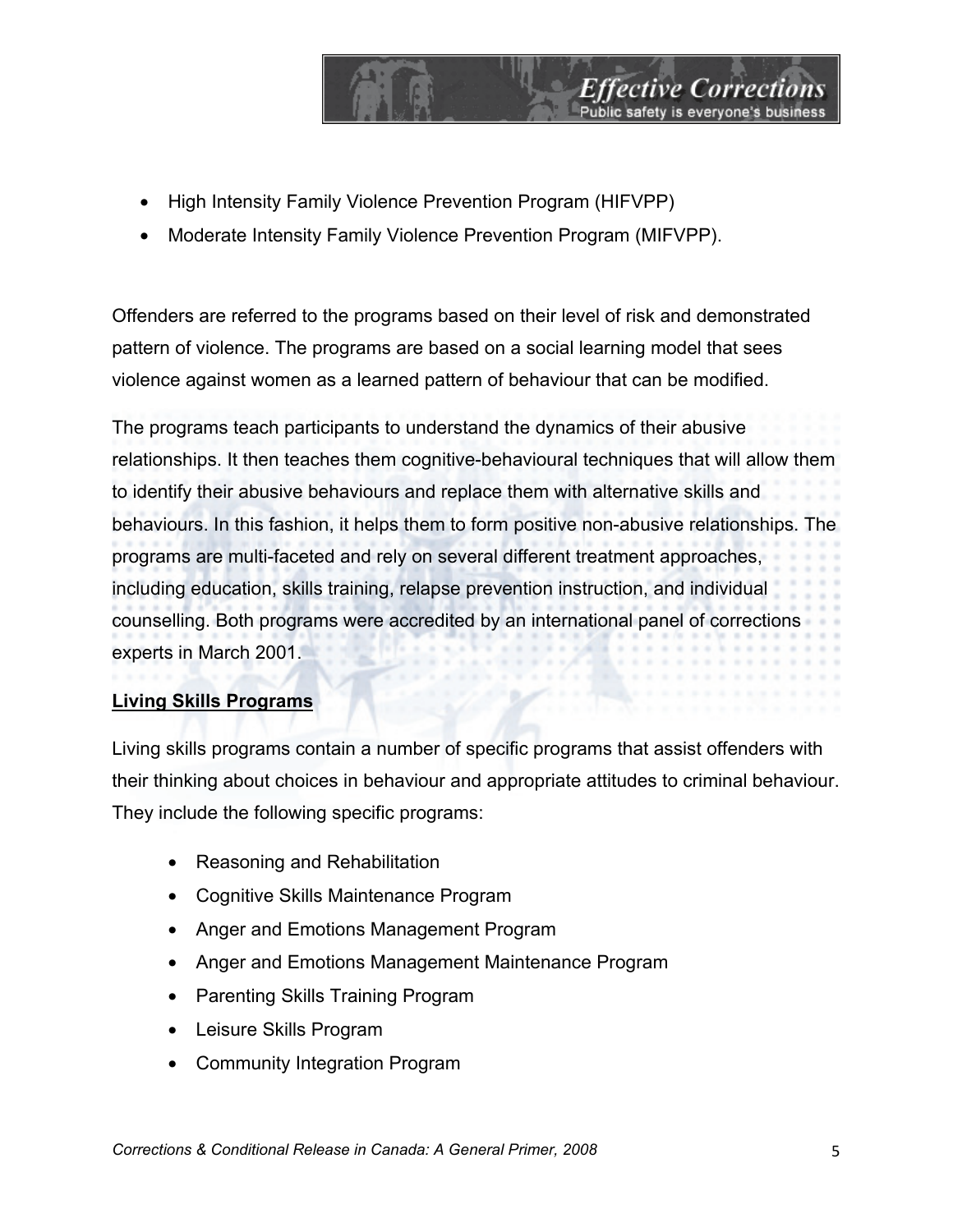### **Sexual Offender Programs**

Seventeen percent of male offenders have committed sexual offences. CSC's Sexual Offender Programs are primarily focused on these offenders, identified as a result of their offence history. Two program types are available that are focused on the degree of risk that the offenders pose:

*Effective Corrections*<br>Public safety is everyone's business

- Moderate Intensity Sex Offender Program (NMISOP)
- Low Intensity Sex Offender Program (NLISOP).

#### **Aboriginal-Specific Programs**

While Aboriginal people make up about 3% of the Canadian population, they represent 19% of CSC's population. As a result it was considered essential that a number of programs be developed specifically for Aboriginals. By speaking directly to Aboriginal offenders in ways that are most familiar to them, they are most responsive and the effectiveness of these programs is greatly increased.

Services and initiatives targeted towards the safe and successful reintegration of Aboriginal offenders include:

- Aboriginal Treatment and Healing Programs: Pathways, In Search of Your Warrior, sex offender treatment;
- Aboriginal Healing Lodges (currently 8 across Canada);
- Halfway Houses for aboriginal offenders (currently 24 across Canada);
- Gangs Reintegration Project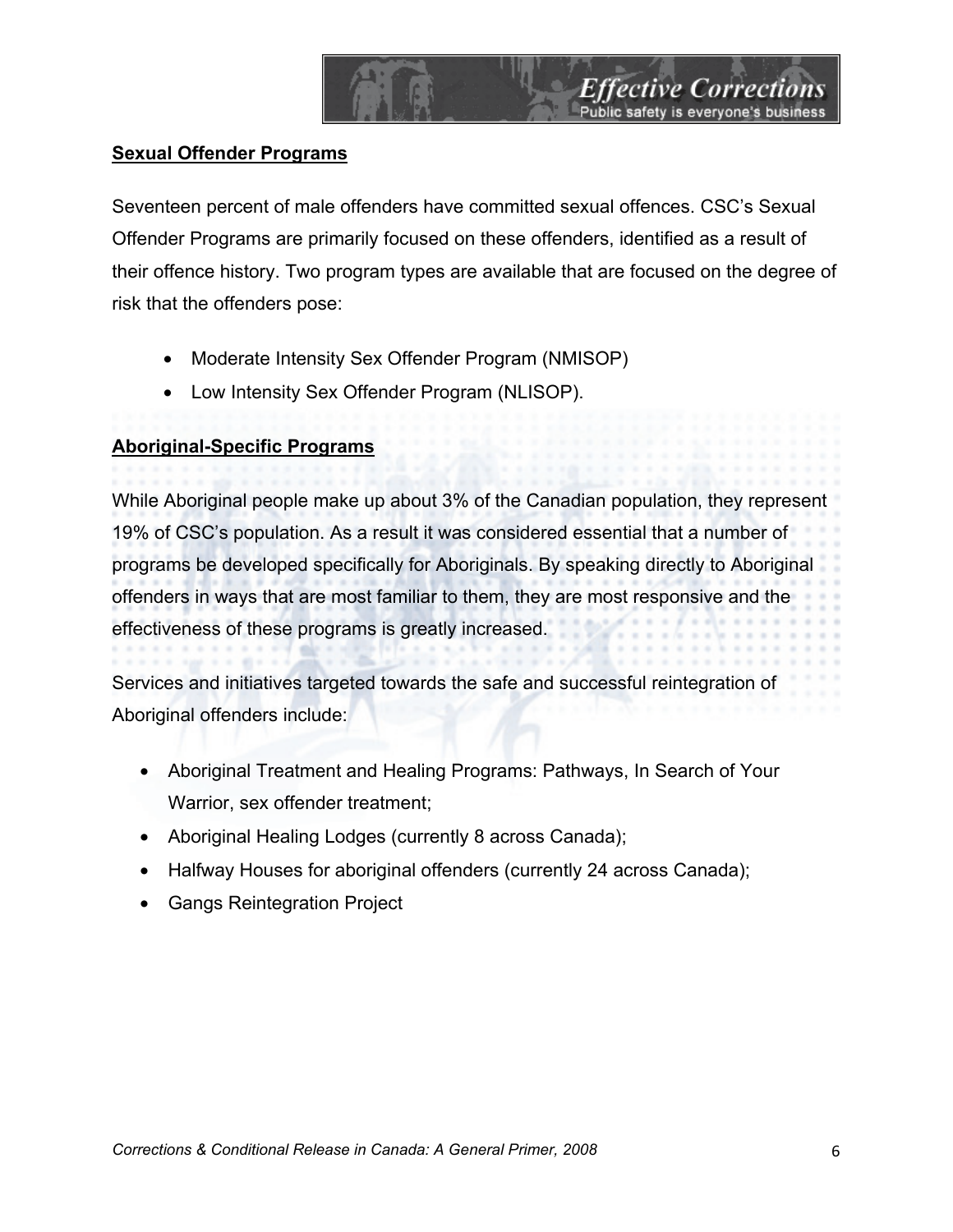# **III. Sentencing and Sentence Calculation**

### **Introduction**

Parliament established the sentencing principles and frameworks for sentencing in sections 718 to 718.2 of the *Criminal Code*. The rules for calculating total sentence length are contained in the *Corrections and Conditional Release Act* (CCRA).

The Correctional Service of Canada (CSC) administers the sentence set by the court.

The National Parole Board (NPB), as an independent administrative tribunal, makes release decisions based on criteria established in law.

CSC and NPB have no authority to either shorten or lengthen the sentence set by the court. This can only be done by appeal or the exercise of the Royal Prerogative of Mercy.

# **The Legal Framework**

The *Criminal Code of Canada* contains sentencing principles, maximum and some minimum sentence lengths. It also sets out parole eligibilities for offenders serving life sentences as well as Dangerous Offenders.

The CCRA generally spells out the procedures for the calculation of sentence lengths, the forms of conditional release and all conditional release eligibilities not set out in the *Criminal Code*. The CCRA also sets out the criteria to be considered in making release decisions.

#### **Sentencing**

The *Criminal Code* indicates the severity of offences by setting maximum sentence lengths while leaving, in most cases, discretion to judges to set the actual sentence length. In some cases, the *Criminal Code* also sets minimum sentence lengths, restricting judicial authority to give sentences below that level. This is most common for crimes where weapons are used. Judges use the principle of totality which requires that they ensure that the aggregate of a series of sentences is just and appropriate to the behaviour of the offender.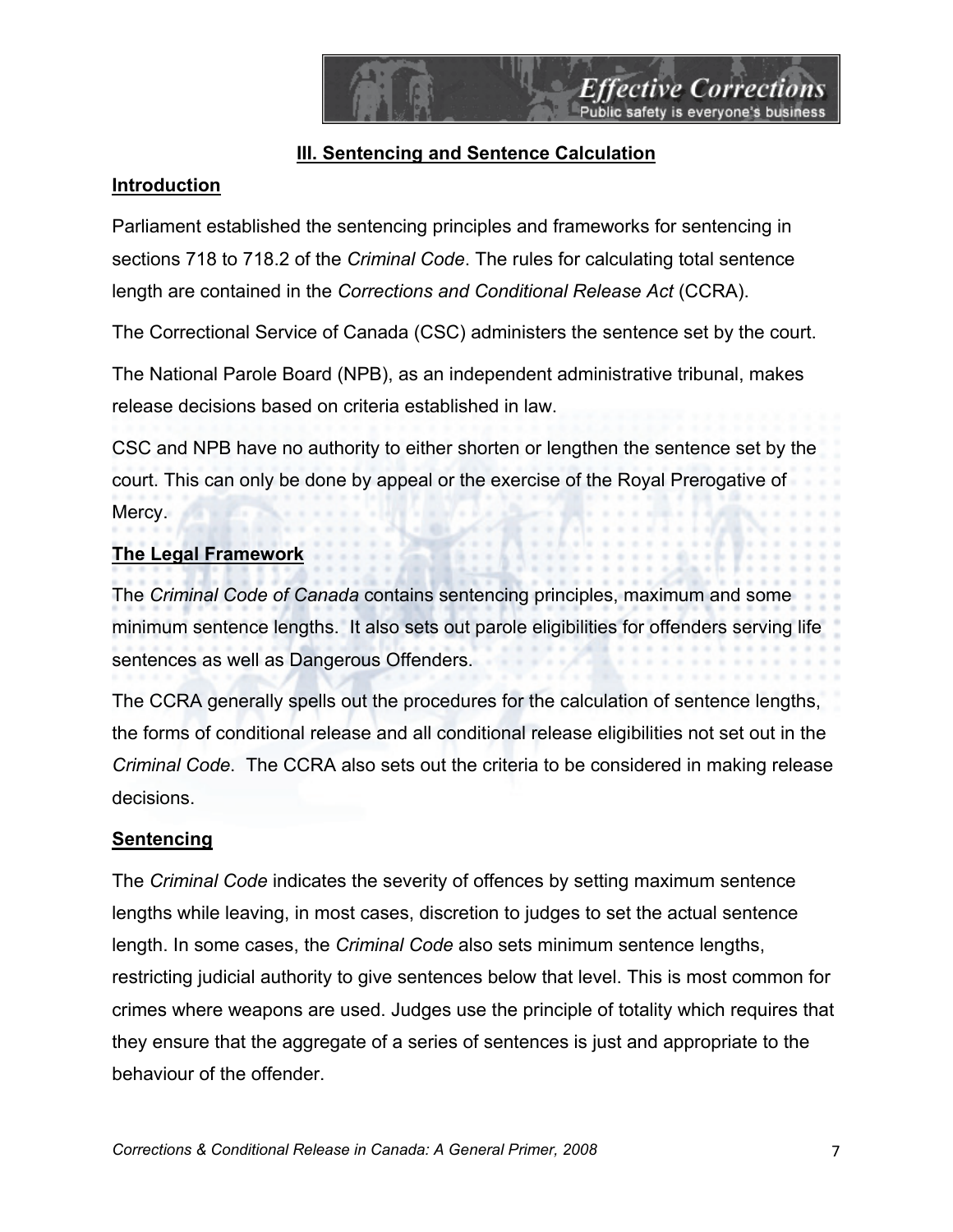In using their discretion for determining actual sentences, judges take into account the offence and the offender, aggravating and mitigating factors before deciding on a specific sentence length. Acceptable ranges of sentences in particular cases are set by Appeal courts, which give direction to judges in terms of appropriate sentencing practices. While judges are aware of conditional release and its operation, they are not to take it directly into account, since the actual release of any individual offender is set by a parole board.

*Effective Corrections*<br>Public safety is everyone's business

Sentence lengths are made on the basis of representations made by Crown prosecutors and defence attorneys. In many cases, the sentence is based on a "plea bargain" whereby the offender agrees to plead guilty to specific charges, with an understanding that a certain length of sentence will be suggested. In most cases, the judge supports the agreement reached by lawyers.

### **Sentence Calculation**

Where an offender has a single sentence, its interpretation is easily understood, with clear start and end dates. However, many offenders are subject to more than one sentence as the result of multiple charges or offences for which they are sentenced at different times. Offenders convicted of multiple offences may have consecutive sentences, concurrent sentences, or a combination of both, as set by the court. As a principle, most sentences commence when handed down by the court. On the other hand, life sentences for murder commence on the date of arrest.

#### **Consecutive Sentences**

Consecutive sentences are served one after the other. For example, sentences of two years and three years consecutive would total five years. A judge must specifically direct that sentences are to be served consecutively.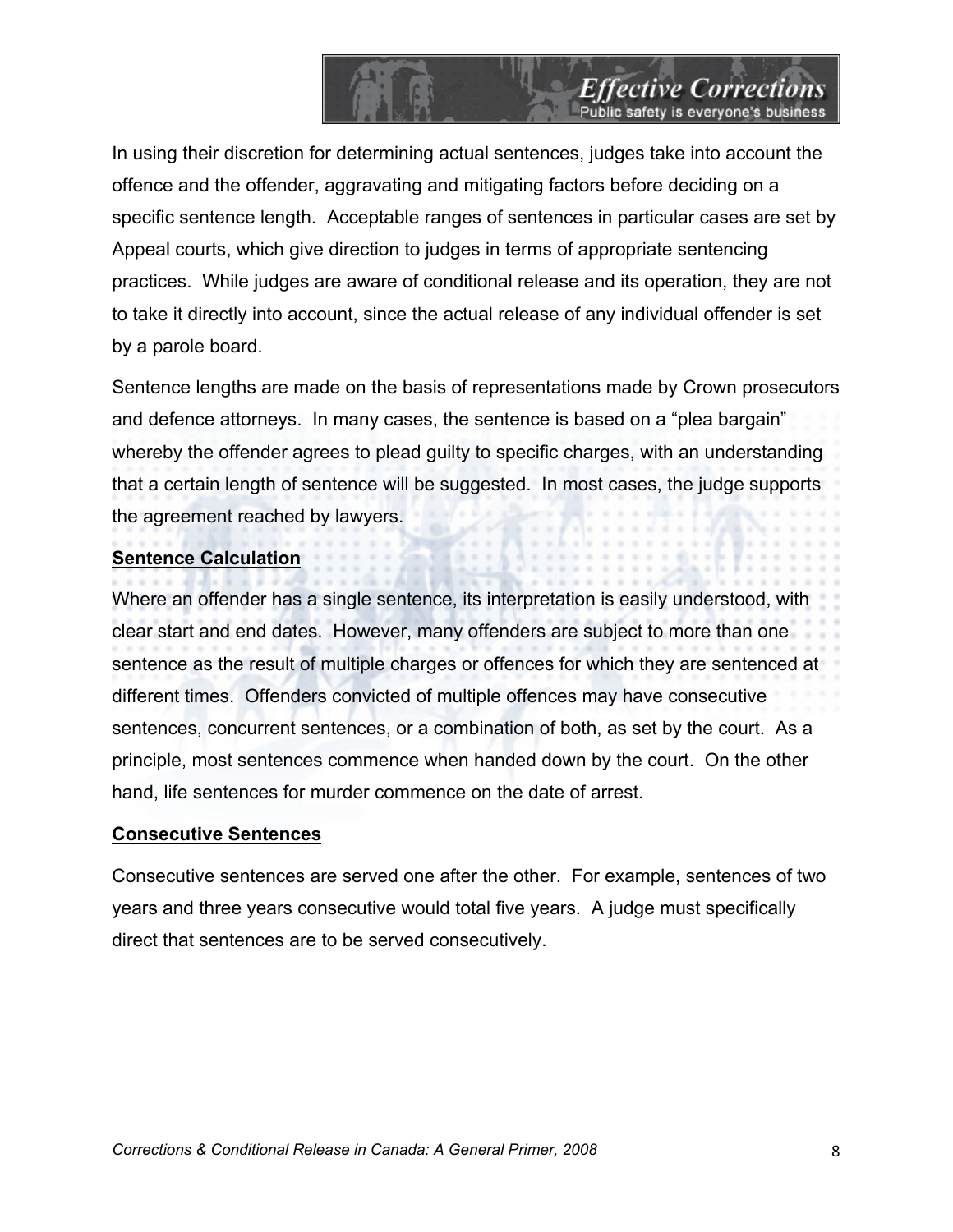

### **Concurrent Sentences**

Concurrent sentences run at the same time. When no direction is given by the court, the sentence is deemed to be concurrent.

Where concurrent sentences are imposed at the same time, the total sentence is the same as the longest individual sentence. For example, if a judge gives a sentence of two years and another sentence of three years concurrent, the total sentence is three years.

### **Merged Sentences**

When an offender is serving a sentence of imprisonment and receives another custodial sentence, the old and new sentences are combined and become one sentence. The sentence starts on the date of the first sentence and ends on the date of expiry of the last sentence. For example, if an offender gets a two year sentence and one year later, gets another two year sentence, the total sentence length would be three years.

# **Dangerous Offenders and Long Term Offenders**

The *Criminal Code* contains provisions that allow a court, under prescribed circumstances, to declare that an offender is either a Dangerous Offender or a Long Term Offender. A Dangerous Offender is subject to an indeterminate (i.e. life) sentence, with no parole eligibility for seven years. A Long Term Offender designation allows the court to add a period of up to ten years of community supervision, commencing on the Warrant Expiry Date (end of sentence). This supervision is similar to probation or parole, but is subject to special rules, as it is not part of the sentence but rather a separate court order.

#### **Warrant Expiry**

Neither CSC nor the NPB have authority once an offender reaches the warrant expiry date. Nevertheless, when an offender is deemed to continue to present a risk (i.e. has not been released), information is provided to police services to allow them to take action to manage that risk through supervision, use of Section 810 orders (i.e., peace bonds), limited or public notification or other measures.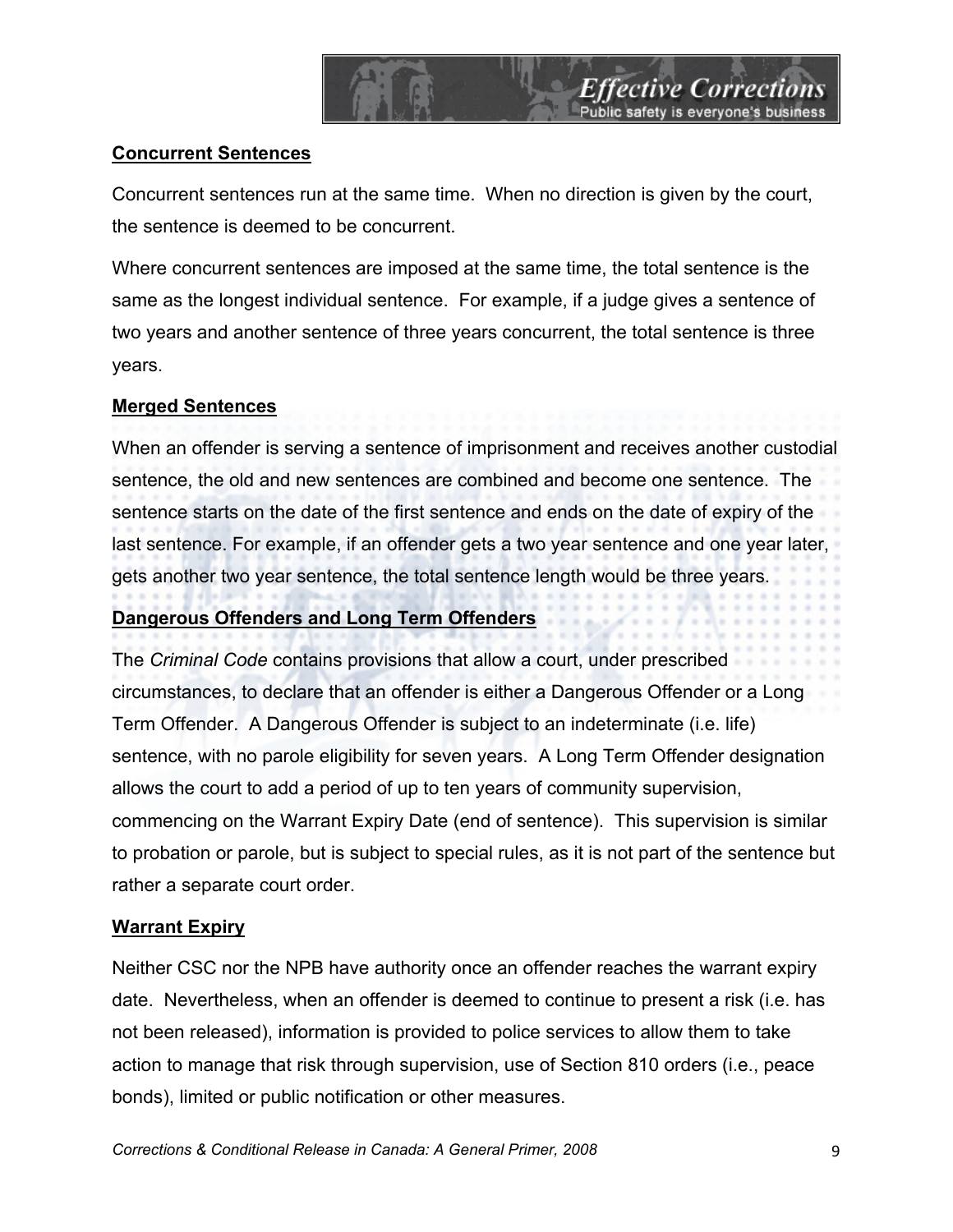

# **IV. Offender Management**

The Correctional Service of Canada's (CSC) responsibility in the management of its offenders commences at the point of admission and continues until the end of the sentence. The main components prior to conditional release include Intake Assessment, Correctional Planning and Rehabilitation Programs.

# **The Legal Framework**

Time served at a particular level of security classification is not mandated by law. However, CSC does have a policy to normally assign a maximum-security classification to offenders serving a minimum life sentence for first or second-degree murder for at least the first two years of federal incarceration. This is due to the gravity of these offences and need for a period of observation at the highest security level.

Otherwise, each offender is classified based upon the principle in the *Corrections and Conditional Release Act* (CCRA) of "least restrictive measures consistent with the protection of public, staff members and offenders." When deciding the appropriate security level, the law also requires CSC to take into account: the degree of control needed to protect the public; the offender and the security of the institution; the offender's accessibility to his or her home community and family; a compatible cultural and linguistic environment; and the availability of appropriate programs and services.

# **Security Classification**

The CCRA clearly states that public safety is the paramount consideration in all decisions relating to corrections and conditional release, including the offender's security classification and institutional placement. Initial classification and subsequent movement is based upon an assessment of risk. Current practice uses research-based tools known as the Custody Rating Scale and the Security Reclassification Scale, to determine the most appropriate level of security at key points throughout the offender's sentence.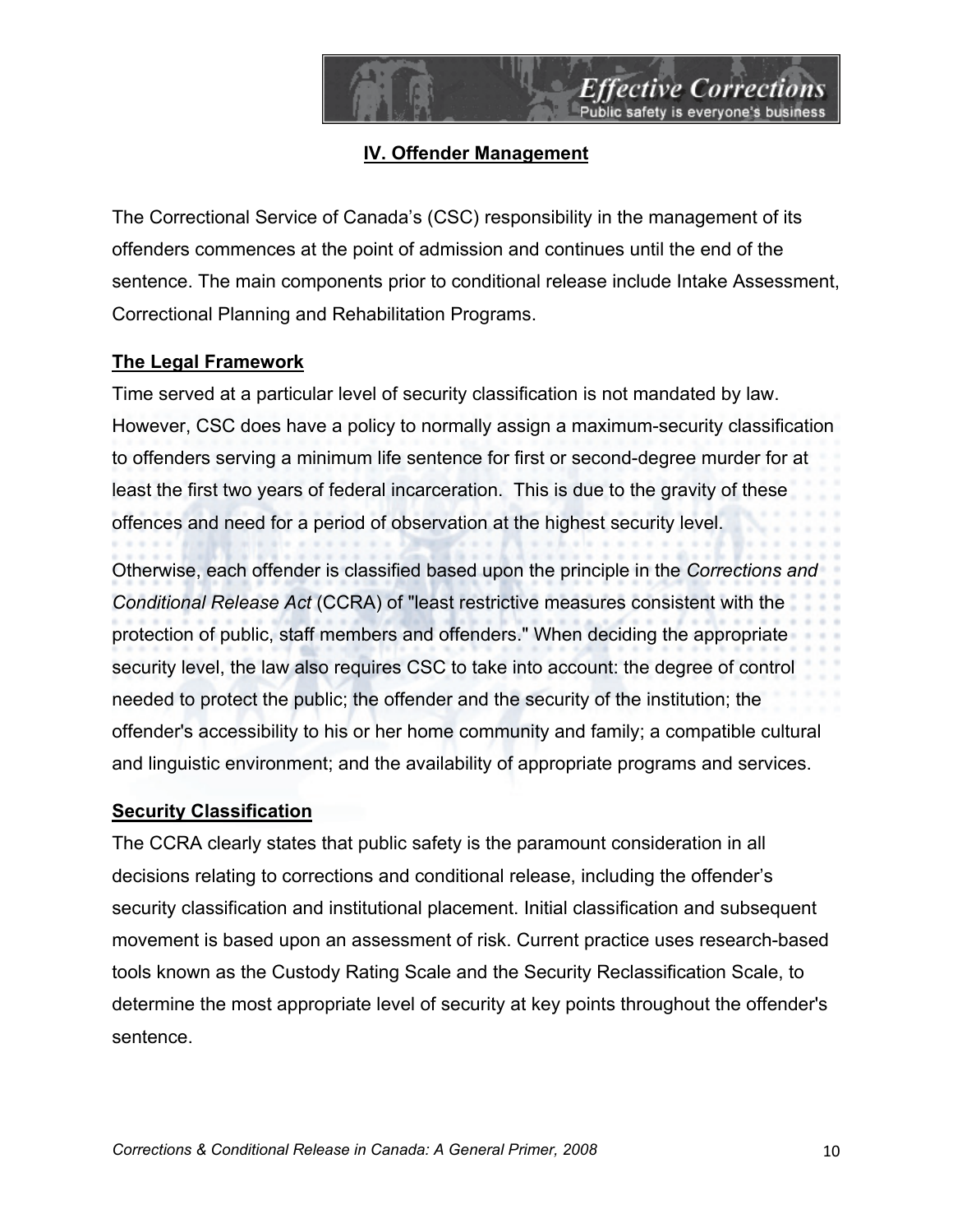CSC manages a total of 58 institutions at various levels of security. CSC's offenders are distributed as follows:

*Effective Corrections*<br>Public safety is everyone's business

- 15% in maximum security;
- 65% in medium security;
- 20% in minimum security; and
- 6% are being assessed.

# **The Intake Assessment Process and the Correctional Plan**

Each offender has their security classification established after admission through a review procedure that evaluates a number of criteria. This process, called the Offender Intake Assessment, is based on a multi-disciplinary approach involving the systematic collection and assessment of information on each offender.

Key documents required by CSC are police reports, judges comments at sentencing, a post sentence community assessment and victim impact statements when available. It is critical for CSC to obtain a police report of the facts leading to the conviction as well as the judge's reasons for the sentence. Victim impact statements give us further insight into the nature of the offence and the offender's behaviour.

The Intake Assessment process must be completed within 70-90 calendar days from the offender's admission date. It determines the risk that the offender poses to the public, and to the security of the institution, staff, inmates and themselves. The assessment also determines the areas of intervention required to reduce that risk.

A Correctional Plan is specifically designed for the offender based on the results of the Intake Assessment. It details all the programs and activities to be undertaken by the offender to address the problems that led to incarceration. It provides the basis for program involvement and release planning as well as establishing a baseline to measure progress. CSC continually monitors an offender's progress in relation to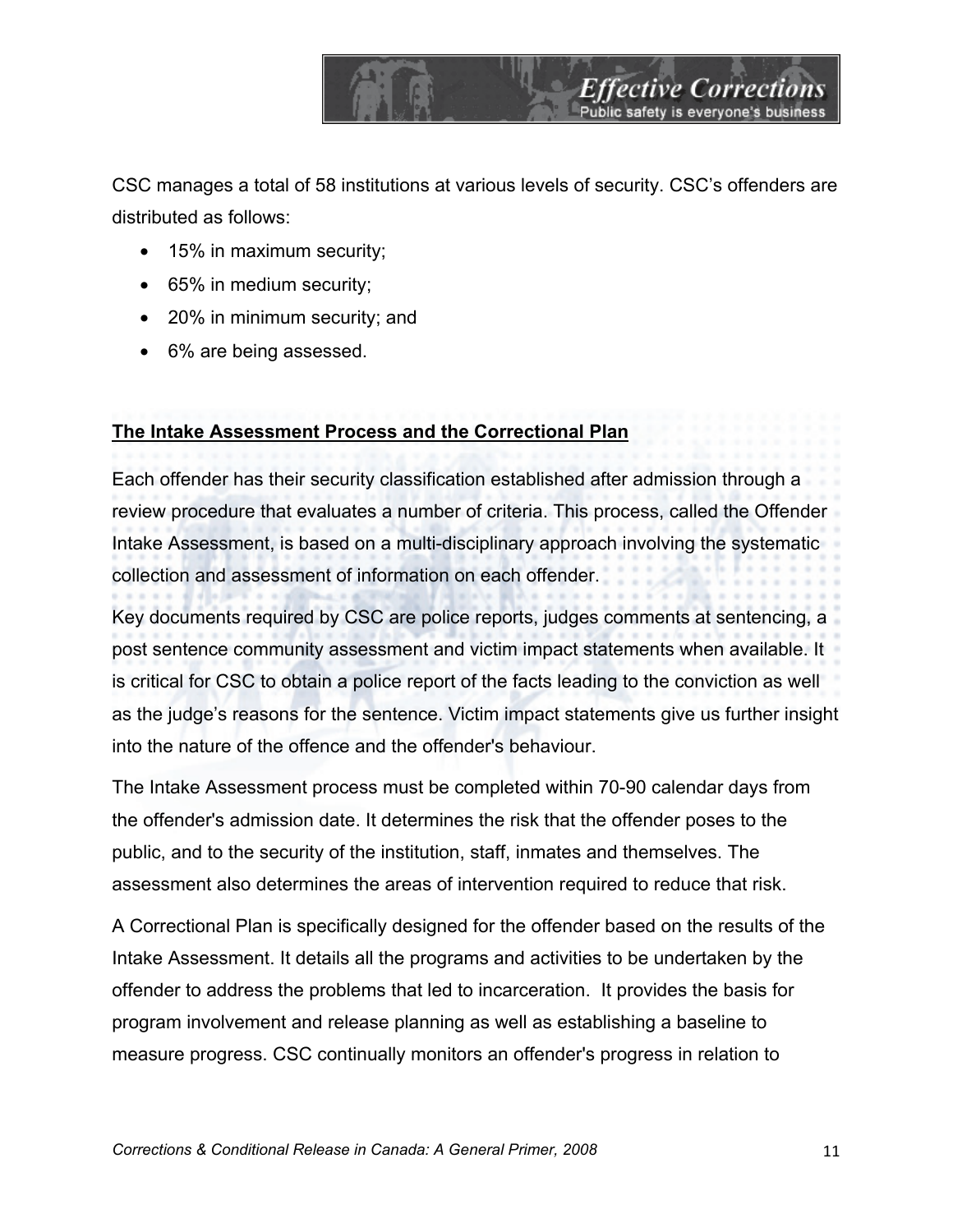his/her plan. This progress is the primary consideration in any decision related to the offender, including the reclassification of the offender's security level.

**Effective Corrections** 

## **Reclassification of Offenders**

Security classifications are normally reviewed on an annual or bi-annual basis but, may also be reviewed when there is significant new information that may lead staff to recommend either an increase or decrease in security level. The Security Reclassification Scale provides a broad assessment of an offender's performance while incarcerated, including disciplinary behaviour, correctional program and work progress, current substance abuse status and breach of trust history.

# **The Relationship of Security Classification to Reintegration**

The accuracy of security classifications and the placement of offenders to the appropriate level of security are essential to effective correctional management. Almost all offenders will eventually return to the community. Therefore, in addition to ensuring their separation from society, CSC's focus is on the preparation of offenders for their safe reintegration to the community.

The greatest protection that can be offered to the community is to assist the offender throughout the sentence to change his or her behaviour and become a responsible citizen. This preparation includes programming to meet specific needs and opportunities to demonstrate progress through transfers to reduced security or conditional release, including temporary absences, work release, parole and statutory release.

#### **Rehabilitation Programs**

CSC provides a range of programs designed to meet the needs of offenders. Many of these have been accredited by panels of international experts. Correctional Programs are structured interventions that address the factors directly linked to offenders' criminal behaviour. Current Correctional Programs include:

• Substance Abuse Programs;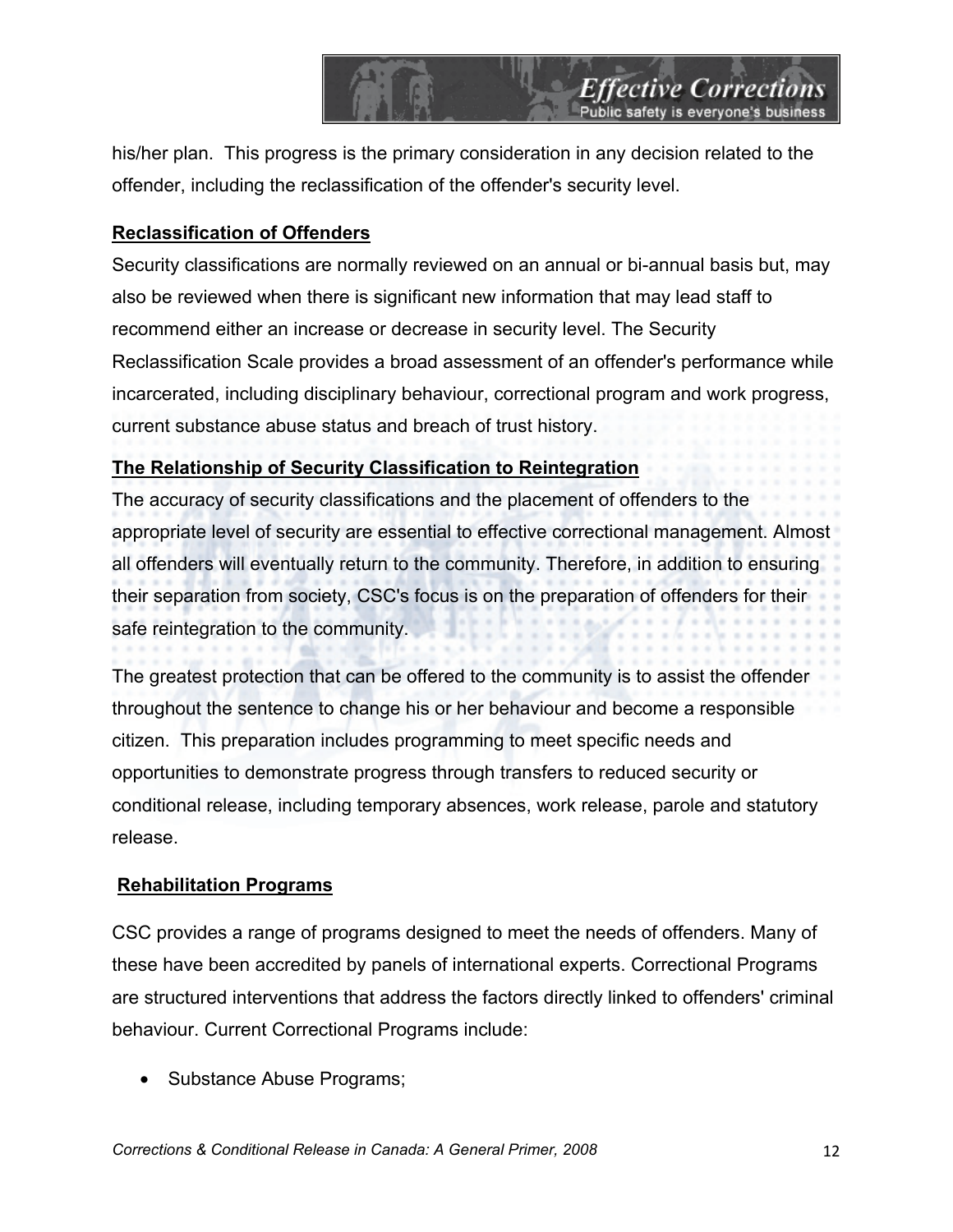- Violence Prevention Program;
- Family Violence;
- Living Skills Programs;
- Aboriginal-Specific Programs; and
- Sexual Offender Programs.

CSC also provides literacy training to those in need as well as basic education to the grade 12 level. This is critical since 82% of offenders have less than a grade 10 education and up to 65% have not even completed grade 8 prior to arriving in penitentiary.

*Effective Corrections*<br>Public safety is everyone's business

In addition, CORCAN provides employment & employability and trades training to about 4000 offenders each year. Offenders can be employed and trained in agribusiness, construction, manufacturing, textile production and a range of services.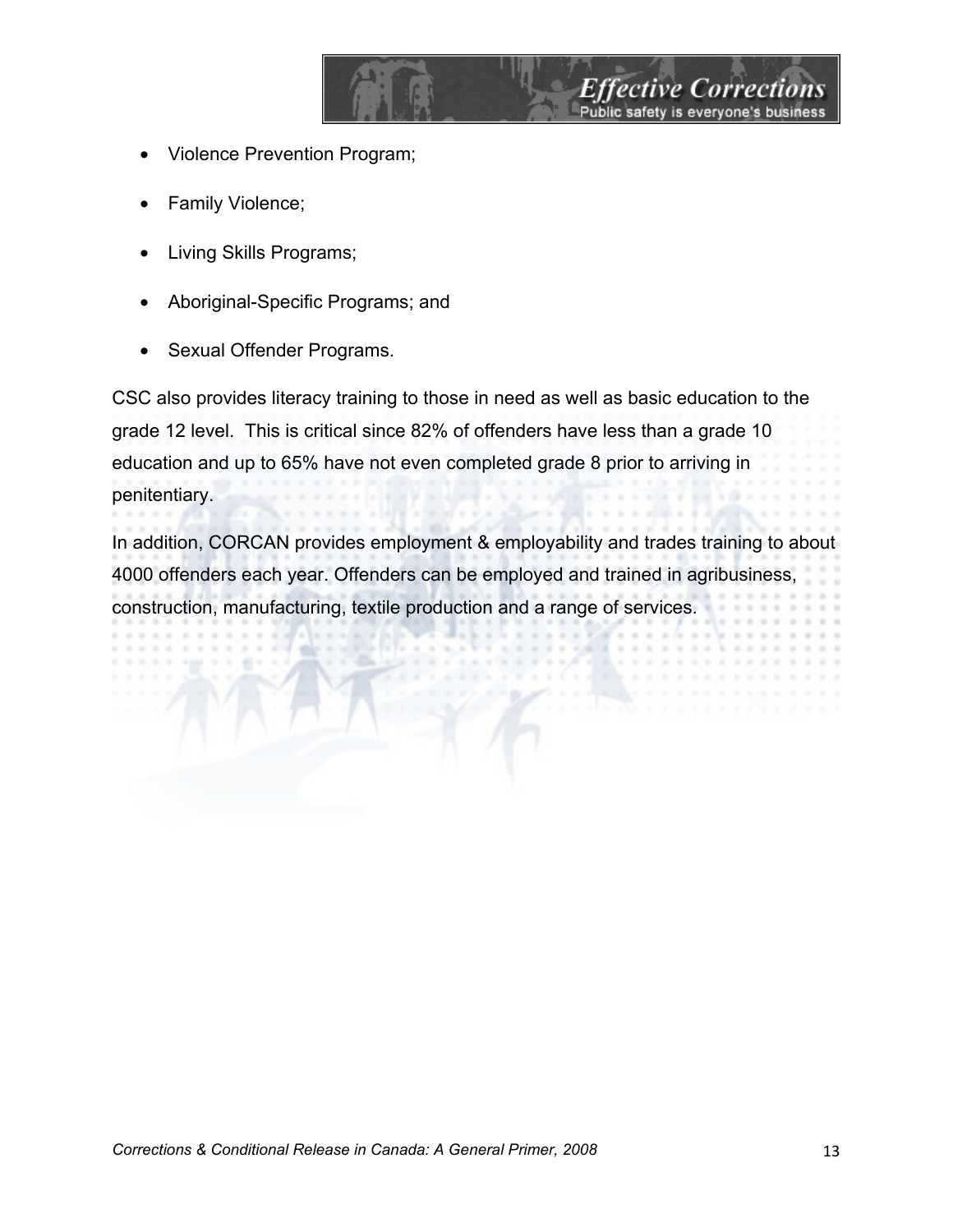# **V. Conditional Release**

The majority of offenders in federal custody, almost 80%, are serving sentences of fixed length. As a result, they will inevitably be released one day. It is safer to release offenders from penitentiary gradually and under supervision, while they are still under sentence.

Conditional release is a program that allows offenders to serve part of their sentence in the community. Offenders on conditional release are not completely free and are being supervised while in the community. They have the opportunity, under the supervision and assistance of a parole officer, to become contributing members of the community. They must live by the conditions of the release, which promote safety and foster harmony between the offender and the community. If the conditions are not met, the National Parole Board has the authority to end the release and send the offender back to a penitentiary.

# **National Parole Board's Responsibility**

The National Parole Board (NPB) is an independent administrative tribunal that has exclusive authority under the *Corrections and Conditional Release Act* (CCRA) to grant, deny, cancel, terminate or revoke parole, and in certain circumstances, to detain offenders until the end of their sentences. The CCRA and its regulations direct the NPB to make conditional release decisions for offenders in federal and territorial institutions. The NPB also makes parole decisions in the 8 provinces that do not maintain their own parole boards (e.g., other than Ontario and Québec).

# **Correctional Service of Canada's Responsibility**

The NPB and the Correctional Service of Canada (CSC) are separate federal agencies within the Public Safety Portfolio, however, both work closely together. In addition to its responsibility for the care, custody and treatment of federal offenders during imprisonment, CSC provides the NPB with case information, including information collected from police and courts, and provides case by case recommendations related to release decisions. CSC is also responsible for the supervision of all released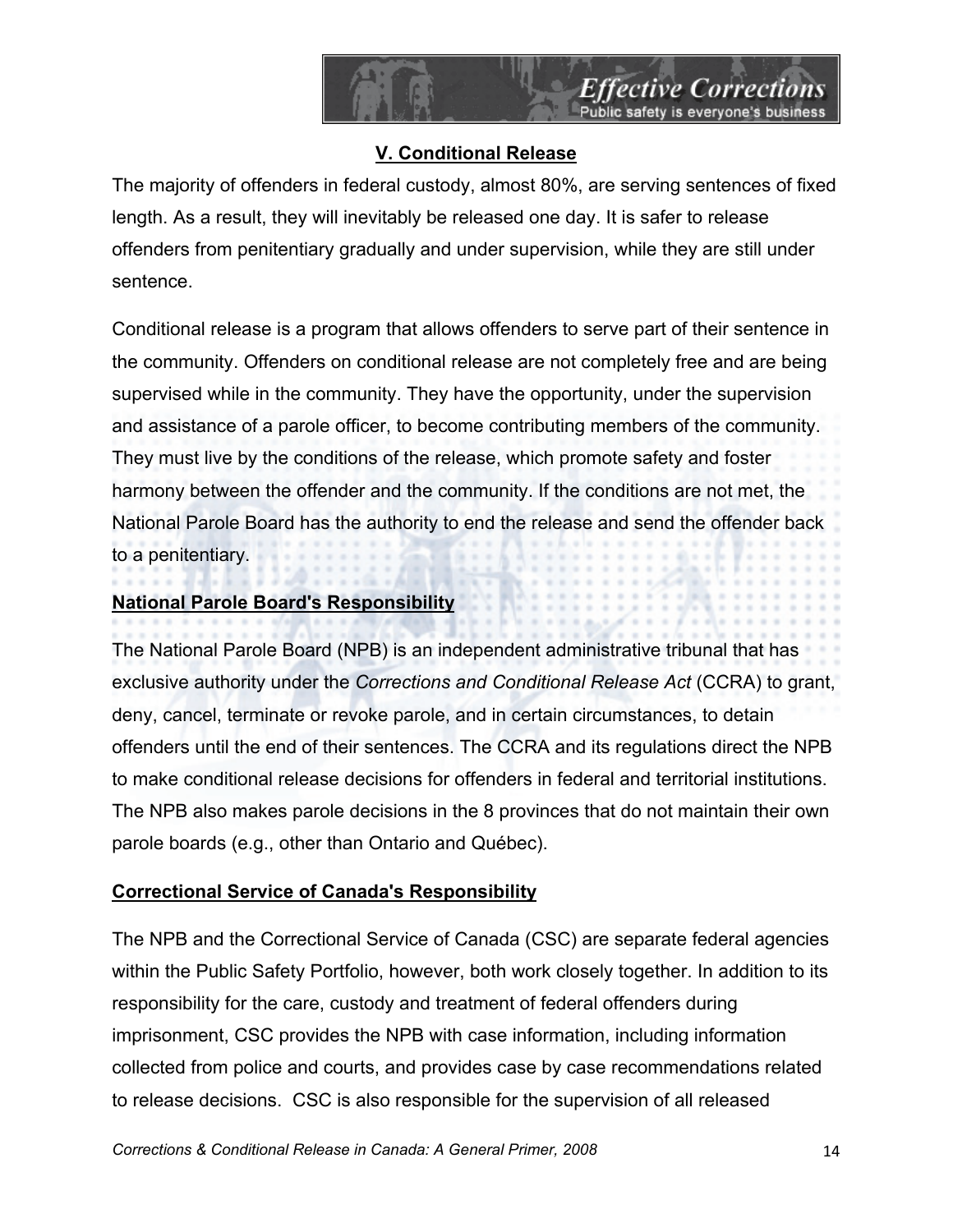offenders in the community. The NPB does not actually supervise offenders, however, it can return offenders to custody during conditional release based on information provided by CSC's parole officers.

*Effective Corrections*<br>Public safety is everyone's business

In addition, CSC has responsibility for certain types of conditional release which are not under the authority of the NPB, specifically work releases, escorted temporary absences, and most unescorted temporary absences. These are short term releases and often form part of the process of planning for the offender's eventual reintegration back to the community.

# **Types of Conditional Release**

**Day Parole:** Day parole is a discretionary release by the NPB, and allows offenders to participate in community-based activities to prepare for release on full parole or statutory release, under the supervision of CSC. Offenders on day parole must return nightly to an institution or a halfway house, unless otherwise authorized by the NPB.

Offenders serving a determinate sentence are eligible for day parole 6 months before eligibility for full parole. There are different eligibility timeframes for those serving life or indeterminate sentences.

**Full Parole:** Full parole is also at the discretion of the NPB. It allows the offender to serve the remainder of the sentence in the community under the supervision of a CSC Parole Officer. Aftercare agencies such as the John Howard Society and the Elizabeth Fry Society are among the agencies that operate halfway houses (community residential facilities) under contract with CSC. Staff and volunteers of these agencies work with offenders and their families to locate employment and secure enrolment in programs.

Eligibility for full parole is normally at one-third of the sentence for those serving a determinate sentence, although in some cases of serious drug or personal injury offences, criminal organization offences, and terrorism offences the judge can set parole eligibility at one half.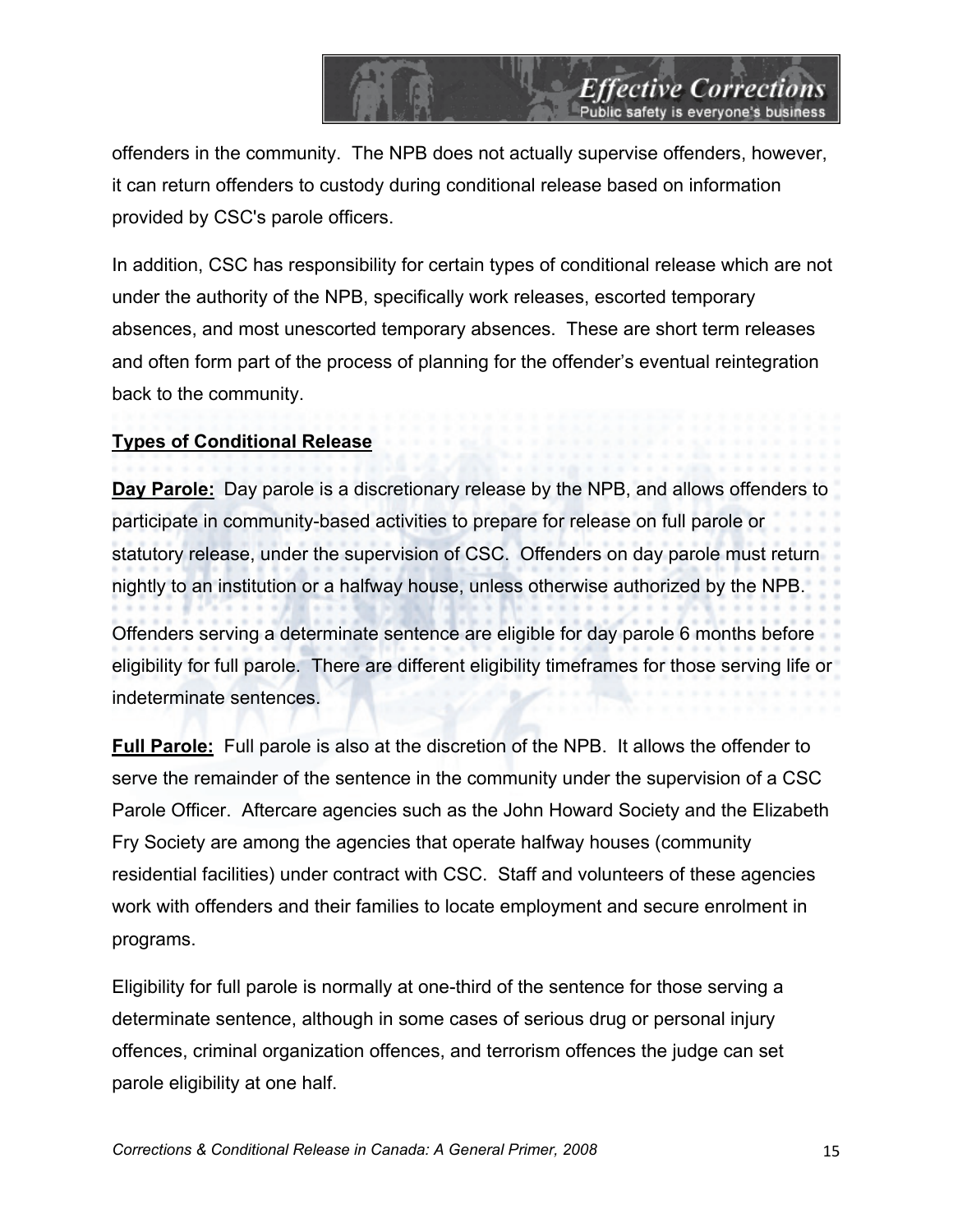Eligibility for those serving a life sentence or indeterminate sentence as a dangerous offender is different.

*Effective Corrections*<br>Public safety is everyone's business

**Statutory Release:** Offenders who have not been granted parole are normally subject to statutory release after serving approximately two thirds of the sentence. This is the law and is not a discretionary release by the NPB. The offender is supervised in the community and will be returned to prison if he/she is believed to present an undue risk to the public. In some cases however, the NPB can order the offender to be detained in custody for the entire sentence without statutory release, according to strict provisions in the CCRA*.* This is referred to as detention. Offenders serving a life or an indeterminate sentence are not subject to statutory release.

**Accelerated Parole Review (APR):** Offenders serving their first federal sentence for a non-violent offence must be released at their day or full parole eligibility date, after a case review by the NPB. Release will not be directed if the NPB determines that the offender is likely to commit a violent offence or a serious drug offence, if released on parole.

**Conditions of Release:** There are 9 *standard conditions* of release for day and full parole, and for statutory release. In addition, the NPB may add *special conditions* to manage the risk of the offender. Examples are to abstain from alcohol or not to associate with certain individuals. The NPB may revoke a release if there is a breach of a condition or a new offence, or to prevent a breach of a condition.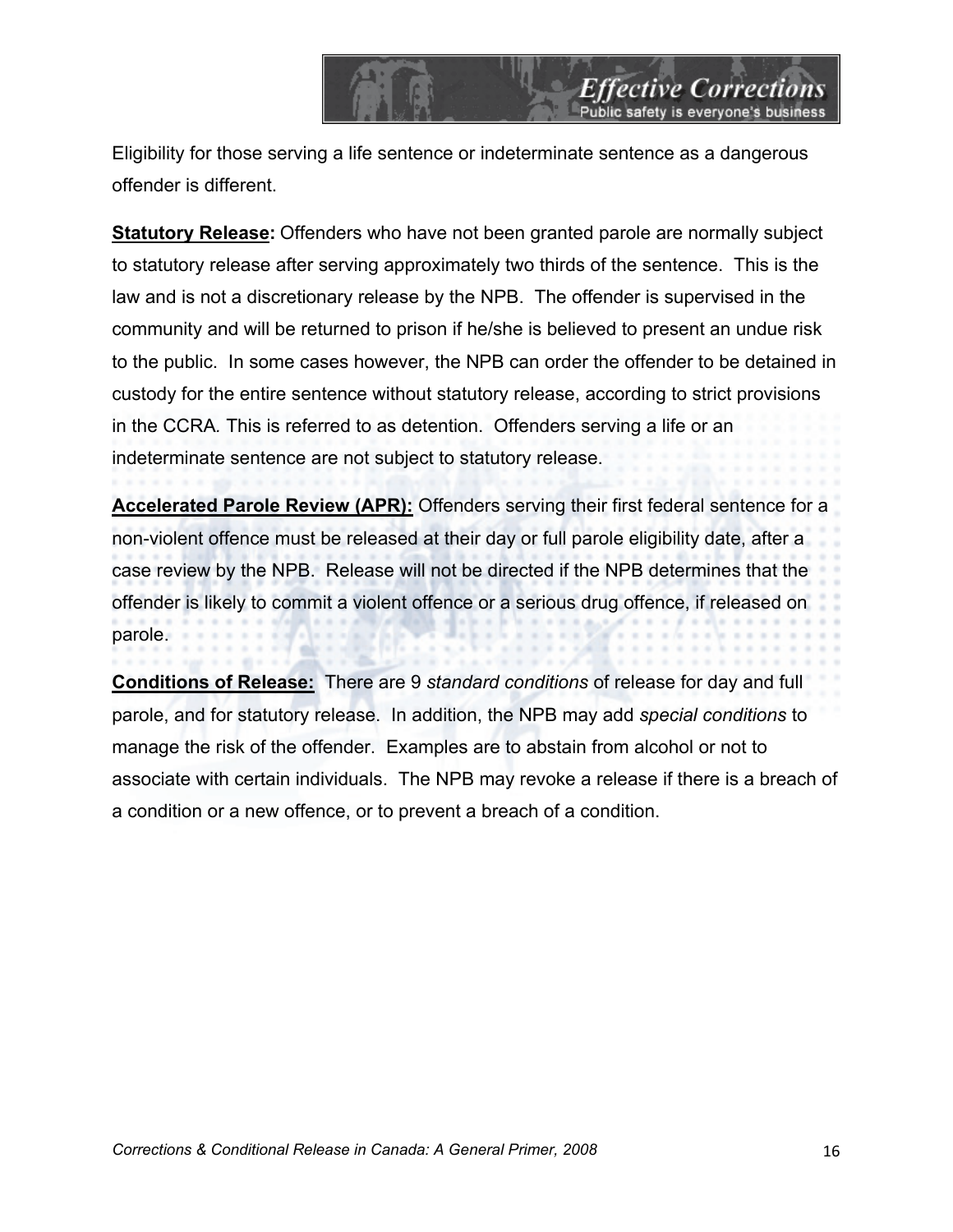**Parole Eligibility**

Parole eligibility timeframes are specified in the CCRA or *Criminal Code.* An offender must usually serve the first third, or the first seven years, whichever is less, of any sentence of imprisonment before being eligible for full parole.

*Effective Corrections*<br>Public safety is everyone's business

In the case of offenders convicted of a serious drug offence, personal injury offence, criminal organization offence, or terrorism offence, exceptionally, the sentencing court may specify that the portion of the sentence that must be served before parole eligibility is one-half or 10 years, whichever is less.

Normally, however, federal offenders become eligible for day parole six months prior to their full parole eligibility date or three years before, for offenders serving life sentences.

Different rules apply for offenders serving life sentences for murder or indeterminate sentences, such as those found by the court to be a Dangerous Offender.

Parole eligibility for lifers is set by law or by the court:

- $\cdot$  1st degree murder 25 years
	- 2nd degree murder 10-25 years (determined by the judge)
	- $\cdot$  Life sentence imposed as a maximum penalty  $-7$  years
	- Those serving a life sentence may apply for day parole 3 years prior to the full parole eligibility date.

After serving 15 years, persons serving sentences for  $1<sup>st</sup>$  or  $2<sup>nd</sup>$  degree murder may apply for Judicial Review under Section 745.6 ("Faint Hope" Clause) of the *Criminal Code*. The application is heard by a judge and jury who will decide if the parole eligibility date should be earlier and how much earlier. The offender can then apply to the NPB who decides whether to grant parole or not. In any case, "lifers" must serve their sentence for the remainder of their lives, whether in a penitentiary or under supervision in the community.

Dangerous Offenders' first eligibility for parole is fixed at 7 years, with a review every 2 years thereafter.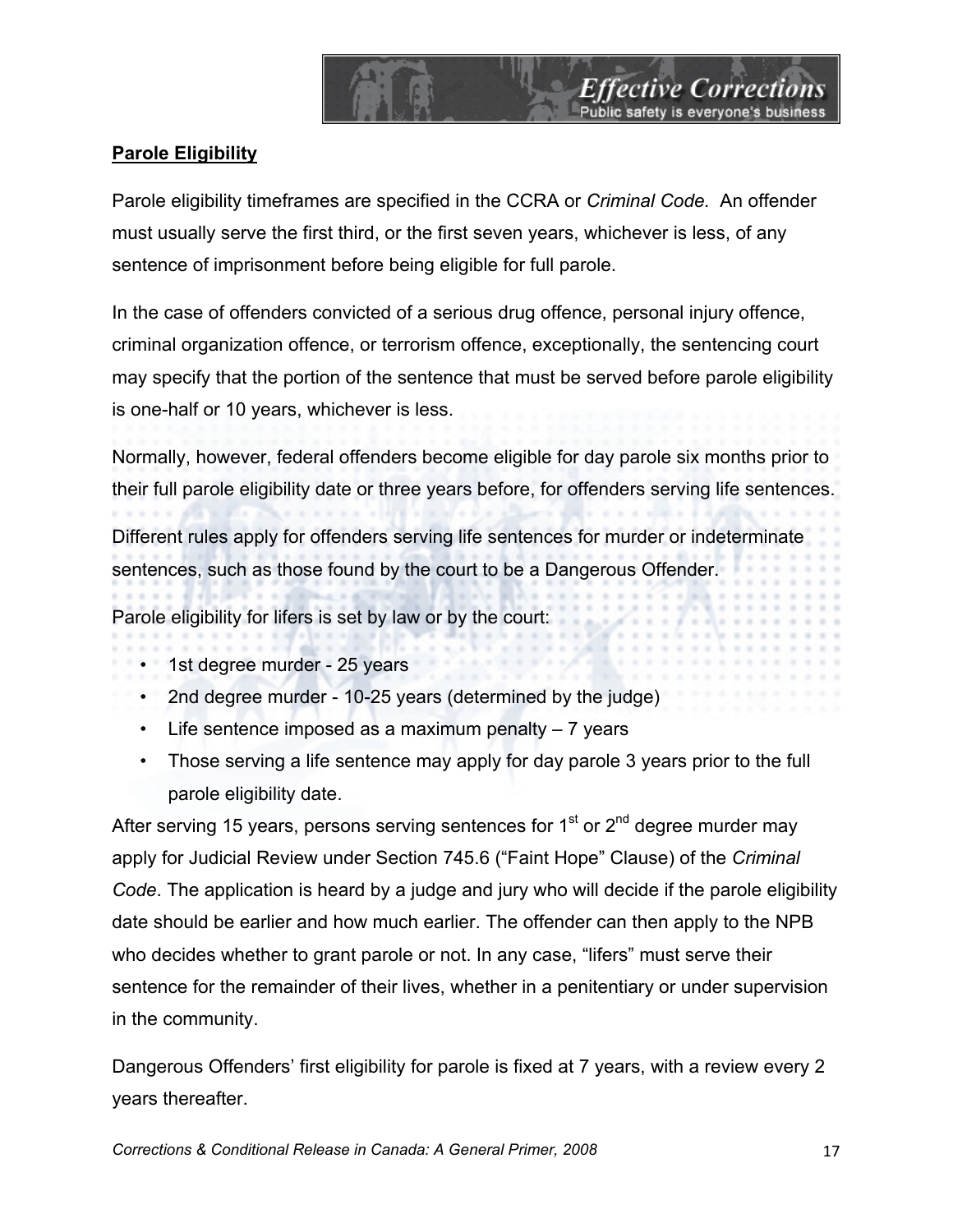# **Principles of Parole Decision-Making**

Six principles, which are provided in the CCRA, guide Board members in decisionmaking. These help to ensure that the hearing and conditional release process is fair and understandable to everyone concerned. The six principles are:

- Community protection is the most important consideration in every conditional release decision;
- All relevant information must be considered;
- Parole boards are more effective when they exchange information among their
- criminal justice partners and provide information about policies and programs to offenders, victims, and the general public;
- Release conditions should include the least restrictions on an offender consistent with community protection;
- Parole board actions are guided by appropriate polices; and Board members are given appropriate training;
- Offenders must receive the information that the Board will use to make a release
	- decision beforehand, and the reasons for the decision, and the opportunity to
- appeal to a decision.

# **Decision Making Process**

Most parole release decisions are made after a face to face hearing with an offender in the institution where he/she is incarcerated. However, some decisions are made on the basis of a case file review only.

Decision making is based upon 3 "snapshots" of the offender:

- The "BEFORE" (past); based upon information from police and courts, family, community, education employment; criminal history; victim impact statements and a statistical probability to recidivate;
- The "NOW" (present): based upon an assessment of current problems (e.g., drugs/alcohol; mental health; behaviour; attitude; anger; violence; abuse history;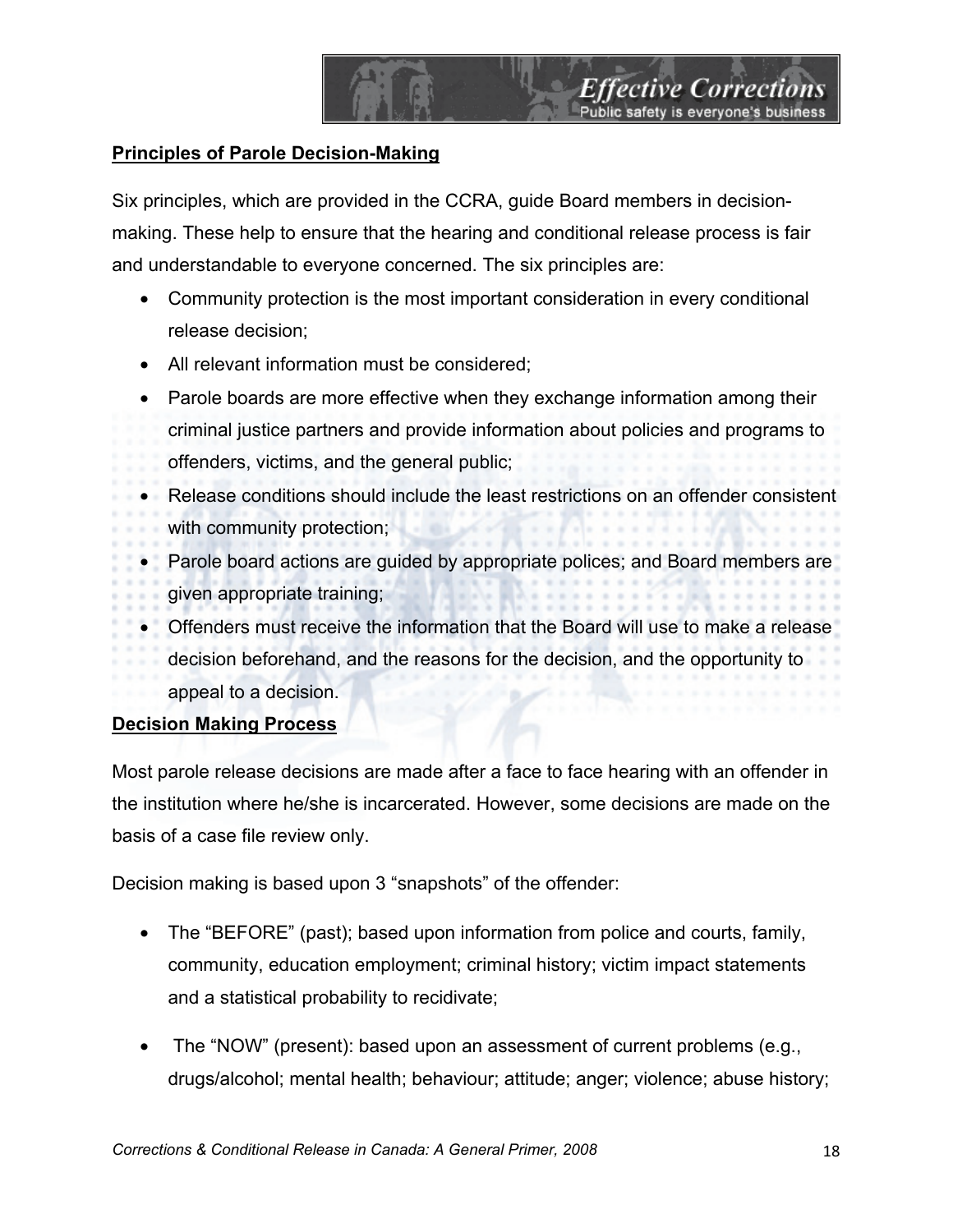learning disabilities); benefits from programs (e.g., anger management; educational upgrading; skills training; alcohol and drug treatment; sex offender treatment; psychological or psychiatric counselling); and institutional behaviour (e.g., fights; drug dealing; institutional charges OR positive behaviour, such as accomplishments and program participation).

**Effective Corrections** 

• The "FUTURE" snapshot: an assessment of release plans (e.g., accommodation; family and community support; employment; community programs; relapse prevention; Information and opinion from police and the community; conditions to be enforced by the parole officer who will supervise the offender).

Parole hearings usually have two Board members on the panel. Three members are required for lifer cases, detention, Dangerous Offender cases, and those who are not eligible for parole until they have served half of their sentence. Board members examine all available information about the offender by way of a file review prior to the hearing. At the hearing they ask questions to gain more information and to clarify certain areas. When they have all of the information they need, the Board members discuss the case without the offender present. Each Board member votes independently and based on the results, a decision is made on whether or not to release the offender.

If the release is granted they may also set special conditions. The offender is always provided with the reasons for the decision taken by the Board. All hearings are recorded.

Offenders may choose to have an assistant help them at the hearing. The assistant may be a friend, relative, lawyer, member of the clergy, Elder, prospective employer or other person. The assistant may advise the offender and may make a presentation on his/her behalf.

The NPB will grant parole only if in their assessment the offender will not present an undue risk to society before the end of the sentence; and the release of the offender will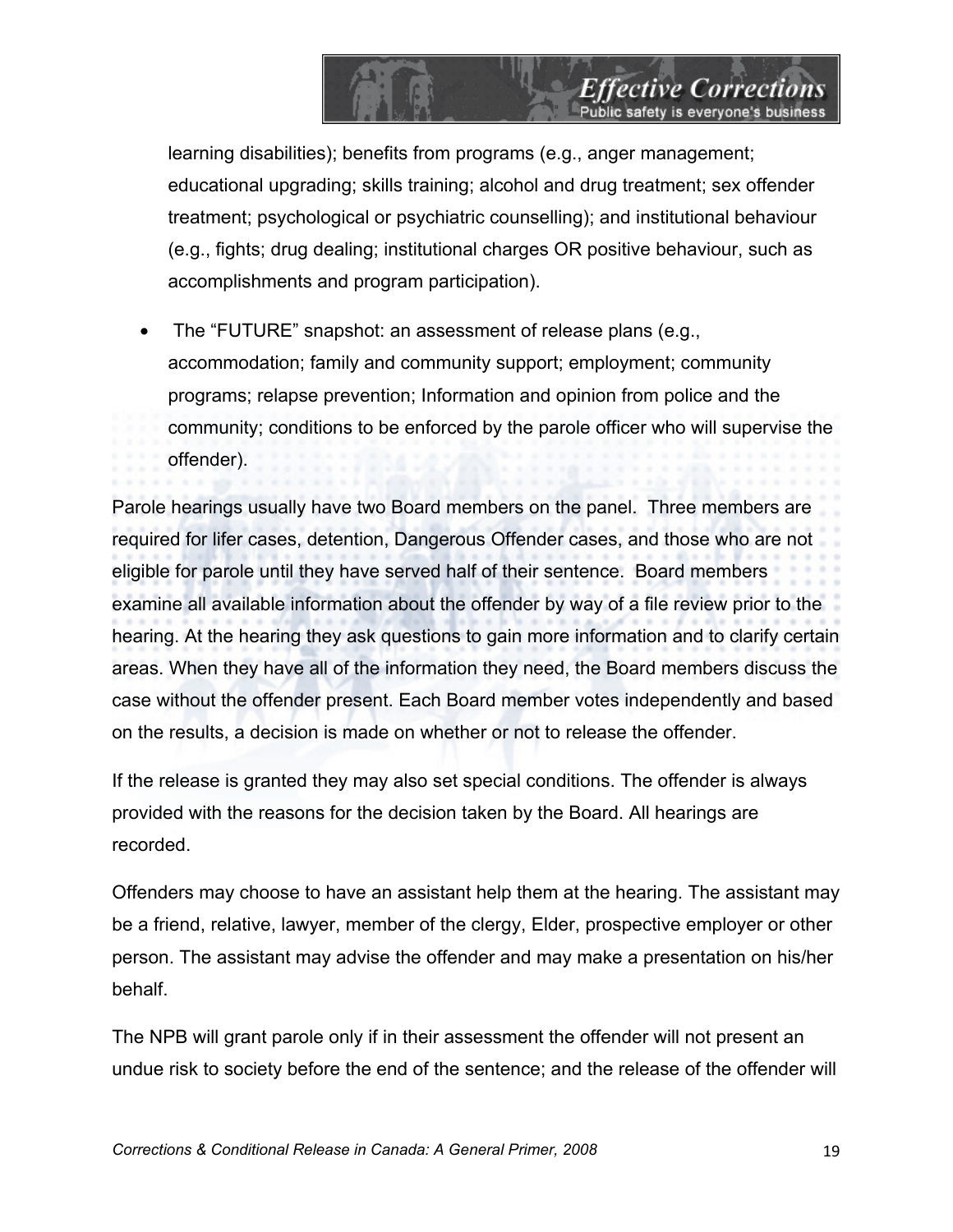contribute to the protection of society by facilitating his/her return to the community as a law-abiding citizen.

*Effective Corrections*<br>Public safety is everyone's business

#### **Hearings**

Anyone, including media, victims and police, can apply to observe an NPB hearing. To observe a hearing a person should apply as early as possible, preferably at least 60 days before the hearing, to permit the security check that is required by law before a visitor can be admitted to an institution. Most people who have applied in writing to attend a conditional release hearing will be allowed to attend the hearing as observers. Generally, no person under 18 years of age will be allowed to observe a hearing, however, exceptions are possible.

The NPB welcomes victims to present a prepared impact statement at hearings. Feedback from victims has been positive. Criminal justice personnel, including police, are encouraged to observe NPB hearings to better understand the process of risk assessment and decision-making.

#### **Decision Registry**

The NPB records its decisions, including reasons for the decisions, in a data bank called the decision registry. All decisions, including the full reasons, are included in the Registry and are provided on written request on a case by case basis or for research purposes, subject to the *Privacy Act.* 

#### **Parole successful completions (2006 – 2007)**

- Day Parole: 83.5% of offenders completed successfully
- Full Parole: 70.5% of offenders completed successfully
- Statutory Release: 58.1% completed successfully

\*The majority of the non-successful outcomes are due to breaches of conditions of parole and not criminal acts.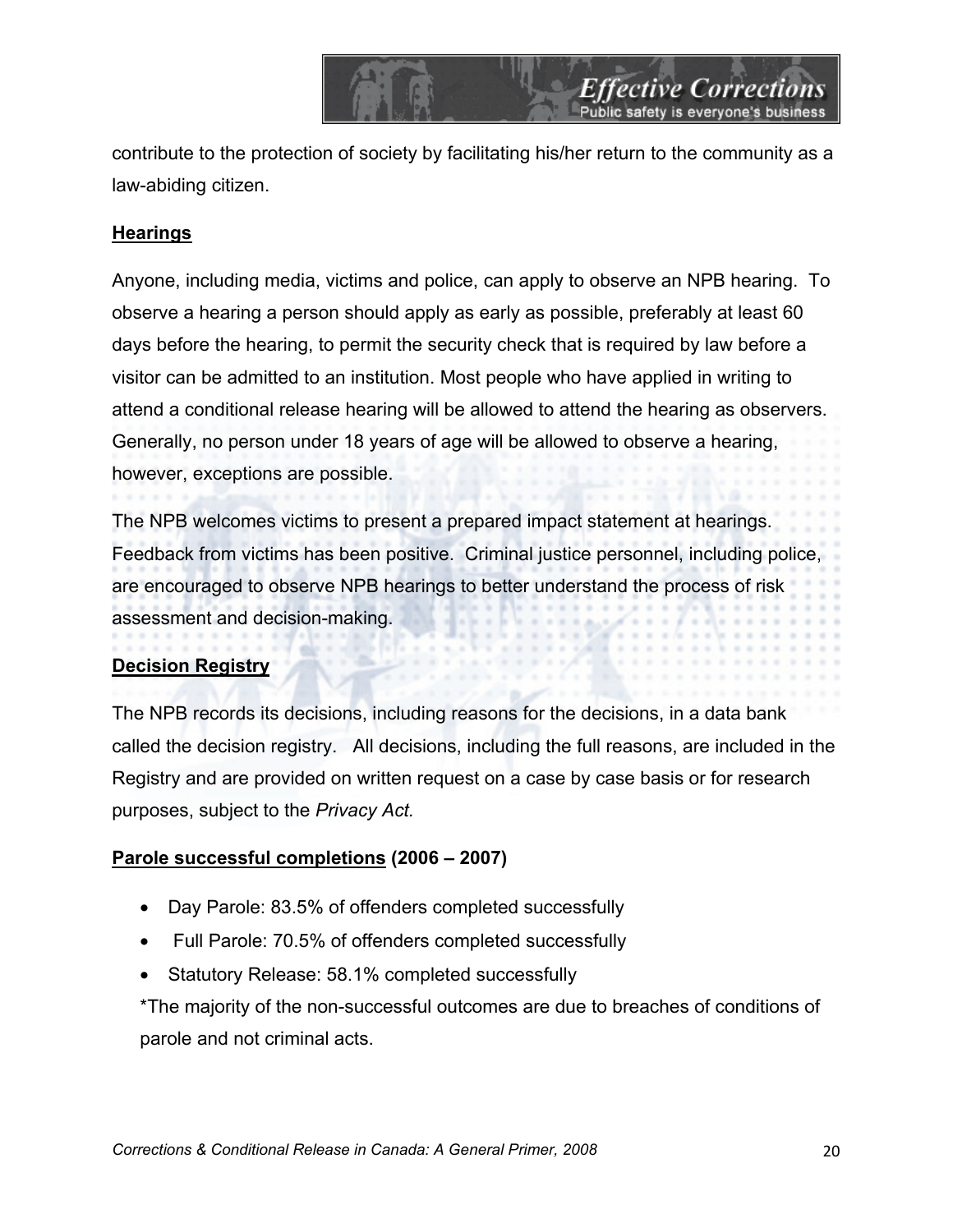

## **Outcomes of Release**

In all categories of conditional release, the rate of reconviction for violent offences has declined since 1997-98.

Including non-violent offences, nine of every 10 offenders on parole do not commit a new offence, and better than 99 of every 100 parolees do not commit a new violent offence.

Over the past dozen years, more parolees have been completing their supervision period successfully, fewer parolees have been revoked for a breach of conditions, and fewer have been revoked for new offences.

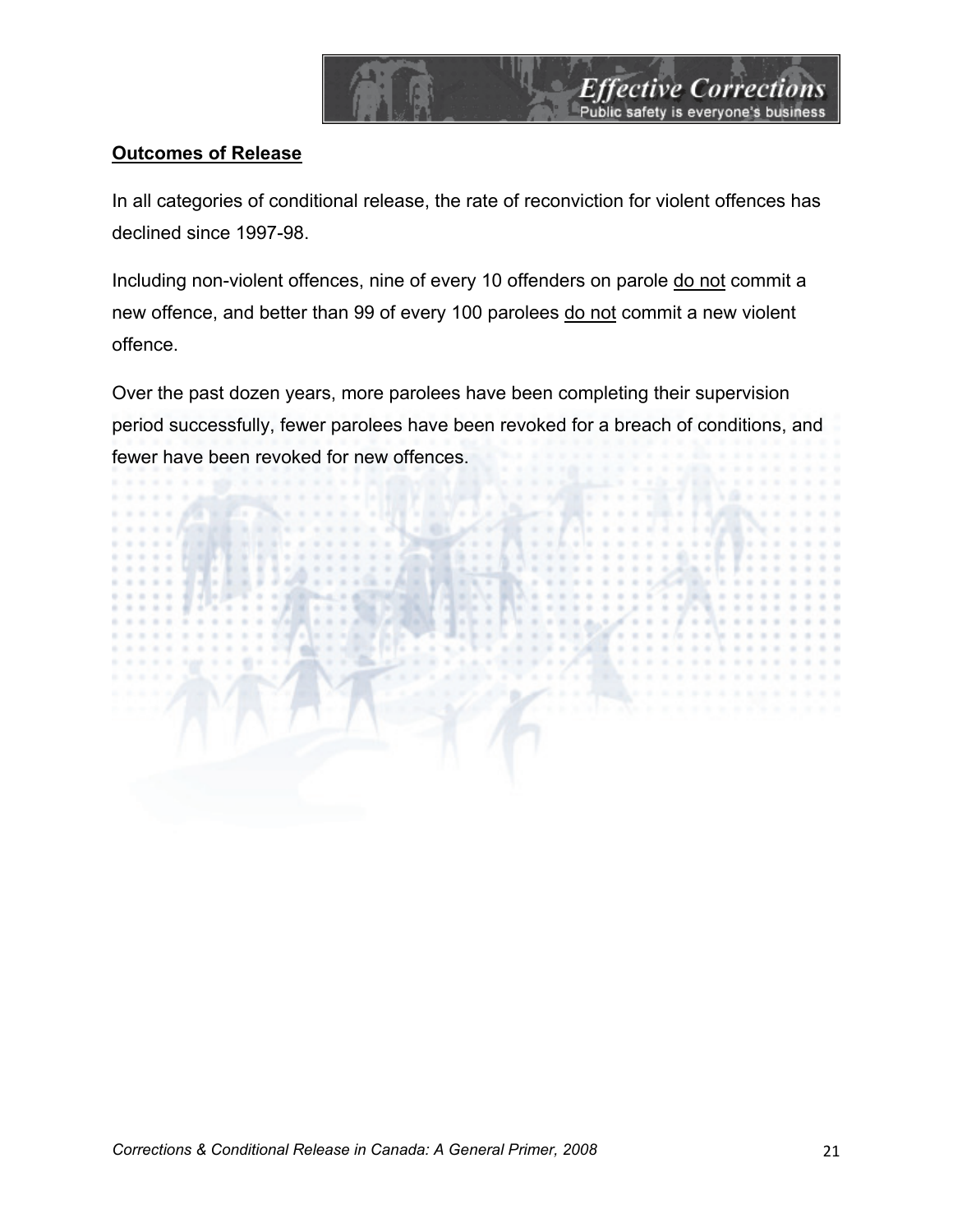

# **VI. Post-Sentence Measures**

The Warrant Expiry Date (WED) is the date a criminal sentence officially ends, as imposed by the courts at the time of sentencing. While normally corrections and police agencies have no authority over an individual at the WED, an exception occurs in the case of Long Term Supervision Orders (LTSO), Section 810 Orders and persons subject to the National Sex Offender Registry.

# **Section 810 Orders**

The Correctional Service of Canada (CSC) works in close collaboration with police services. When CSC has reasonable grounds to believe that an offender who is approaching his or her Warrant Expiry Date (WED) may pose a risk to the public or an individual, a comprehensive information package is prepared 90 days prior to the offender's release to assist police in determining what action can be taken. The WED information package includes: the offender's criminal profile, correctional plan, records of institutional behaviour and psychological/psychiatric evaluations. With this information, the Crown may apply to the courts to impose a "peace bond" under section 810 of the *Criminal Code*.

Section 810 orders are preventative court orders, not punitive measures. They are available to protect the public before a criminal offence has been committed by targeting individuals who are likely to commit violent or sexual offences. This measure requires an individual to agree to specific conditions to remain crime free. Conditions typically include regular reporting requirements to police or correctional authorities, weapon prohibitions, close monitoring of the individual's activity and prohibitions against being within a specific distance of any place such as schools. Other potential restrictions, such as electronic monitoring or curfew, are also possible.

Once granted, the peace bond is in effect for up either 12 or 24 months, and may be renewed by application to a court. A breach of any condition of a peace bond is a criminal offence under section 811, and can be prosecuted in any provincial or territorial court with criminal jurisdiction.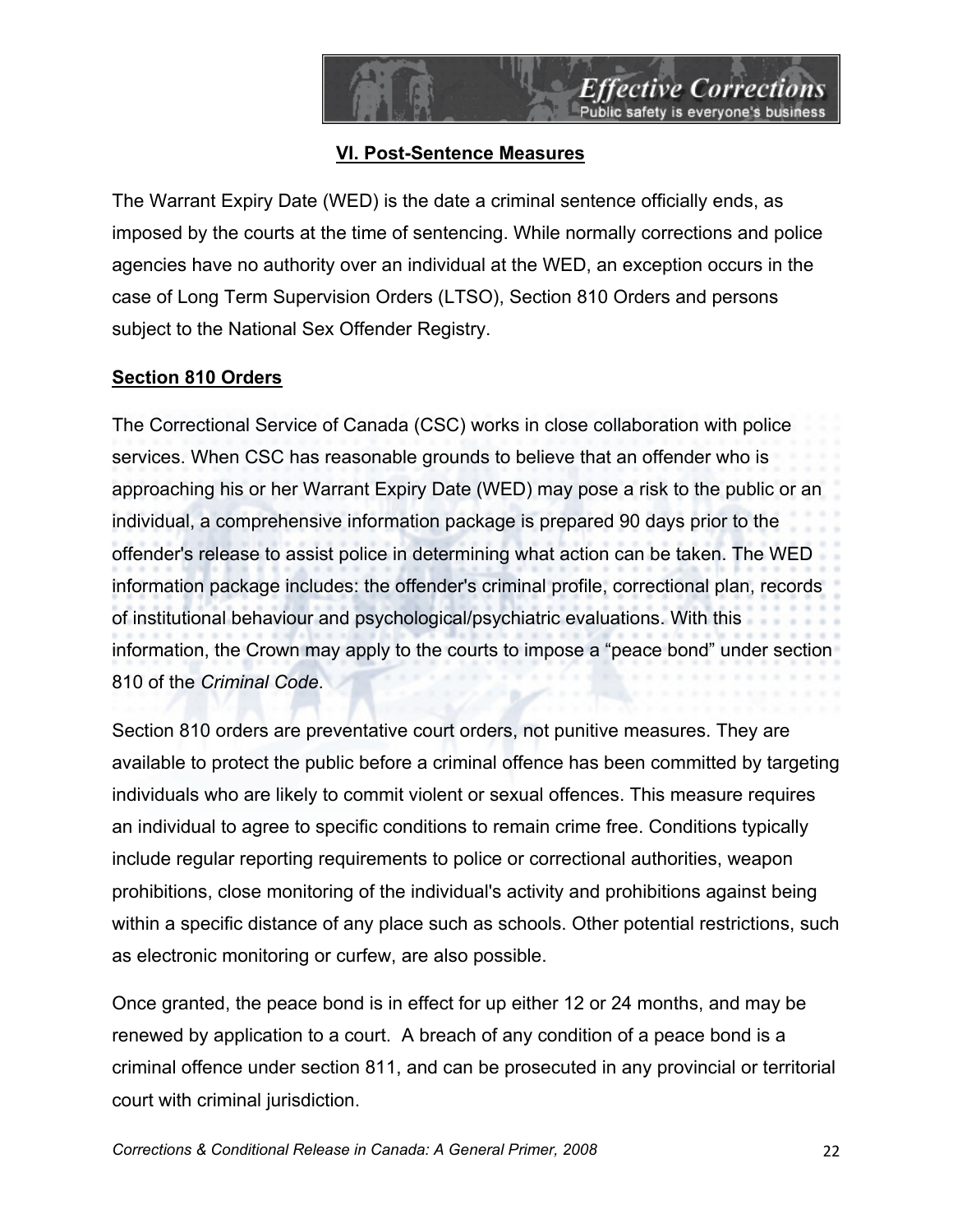# **Long Term Supervision (LTSO)**

Under certain conditions a court may designate an offender as a "Long Term Offender" with a "long-term supervision order" that begins upon the completion of the custodial sentence. The LTO designation is given to individuals convicted of a "serious personal injury offence" who, on the evidence, are likely to re-offend. As a result the judge may impose a period of supervision of up to 10 years in duration. On average the supervision period handed down by the courts is approximately 8 years. The provision applies to offenders who do not otherwise meet the criteria of a Dangerous Offender designation, and while they may pose a risk to re-offend, the evidence is able to satisfy the court that the offender can effectively be controlled in the community under supervision after release. Any breach of a term of the supervision order is a separate indictable *Criminal Code* offence under s.753.3, and is punishable by up to 10 years in prison.

As of April 2007, the Courts had imposed 441 LTSOs of which 71.4% were for the  $-1$  ,  $-1$  ,  $-1$  ,  $-1$  ,  $-1$  ,  $-1$ maximum 10 year period.

# **National Sex Offender Registry**

The *Sex Offender Information Registration Act* established a national sex offender database containing information on convicted sex offenders. This database is maintained by the RCMP and is intended to assist police in investigating crimes of a sexual nature by providing them with rapid access to current vital information on convicted sex offenders.

Following conviction and sentencing for one of the *designated* offences listed in the *Criminal Code*, the Crown can apply to the court for a Sex Offender Registration Order. The Crown can also apply for other offences if they were done with the intent to commit one of the *designated* 'sexual' offences.

Sex offenders are required to remain registered for a minimum of 10 years and up to life, depending upon the specific charge they were previously convicted of.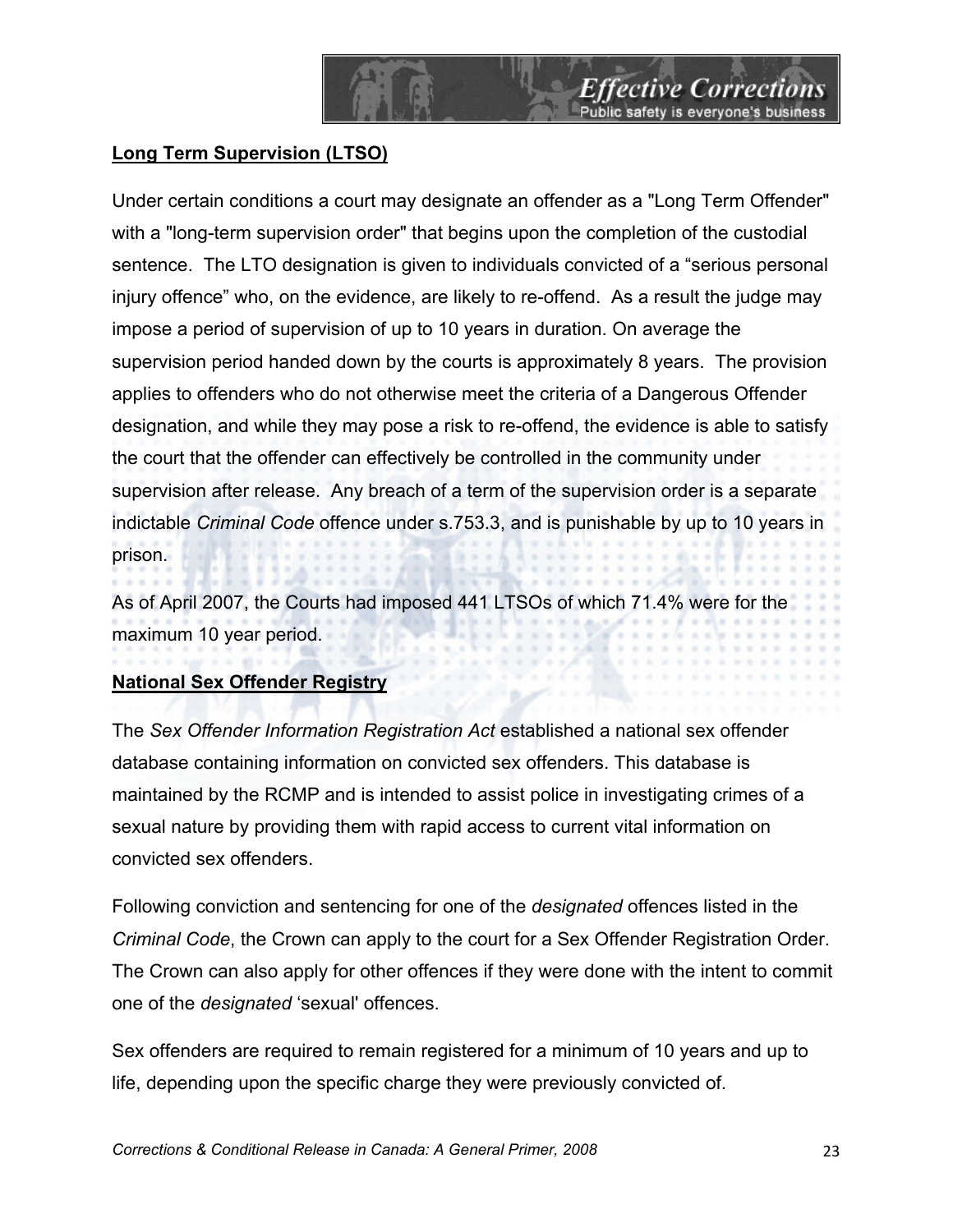In February 2008, Royal Assent was given to the *Tackling Violent Crime Act* (Bill C-2) which makes a number of changes to the *Criminal Code* in relation to sex offenders, including:

*Effective Corrections*<br>Public safety is everyone's business

- Creation of a presumption of dangerousness, so that when an individual has been convicted three or more times of a specific violent/sexual crime, and the Crown has brought a DO application, it would be up to that person to convince the court why he/she should not be designated a Dangerous Offender;
- Requiring the Crown to declare in open court whether or not it had considered an application for Dangerous Offender status whenever any person is convicted of a third designated serious violent/sexual offence; and
- Requiring offenders who breach LTSO conditions to be re-heard as potential Dangerous Offender designations unless the court is satisfied that the risk posed by the offender could be managed with a less severe sentence.

# **Circles of Support & Accountability (COSA)**

A post sentence measure that is entirely voluntary for ex-offenders and has shown great success is known as Circles of Support and Accountability. COSAs aim to have safer communities and fewer victims by assisting and holding accountable individuals who have committed sexual offences and are re-entering society.

COSAs involve a group of 4 – 7 trained volunteers who commit themselves to support and hold accountable a person who has been detained to the end of sentence because of a sexual offence history and who is returning to the community. COSA volunteers work with community agencies, professionally treatment providers like psychologists, sometimes parole or probation officers, the police, and the courts.

# **Pardons**

The National Parole Board administers the Canadian pardon system. After completion of sentence and demonstration of 3 years of law abiding behaviour, a person convicted